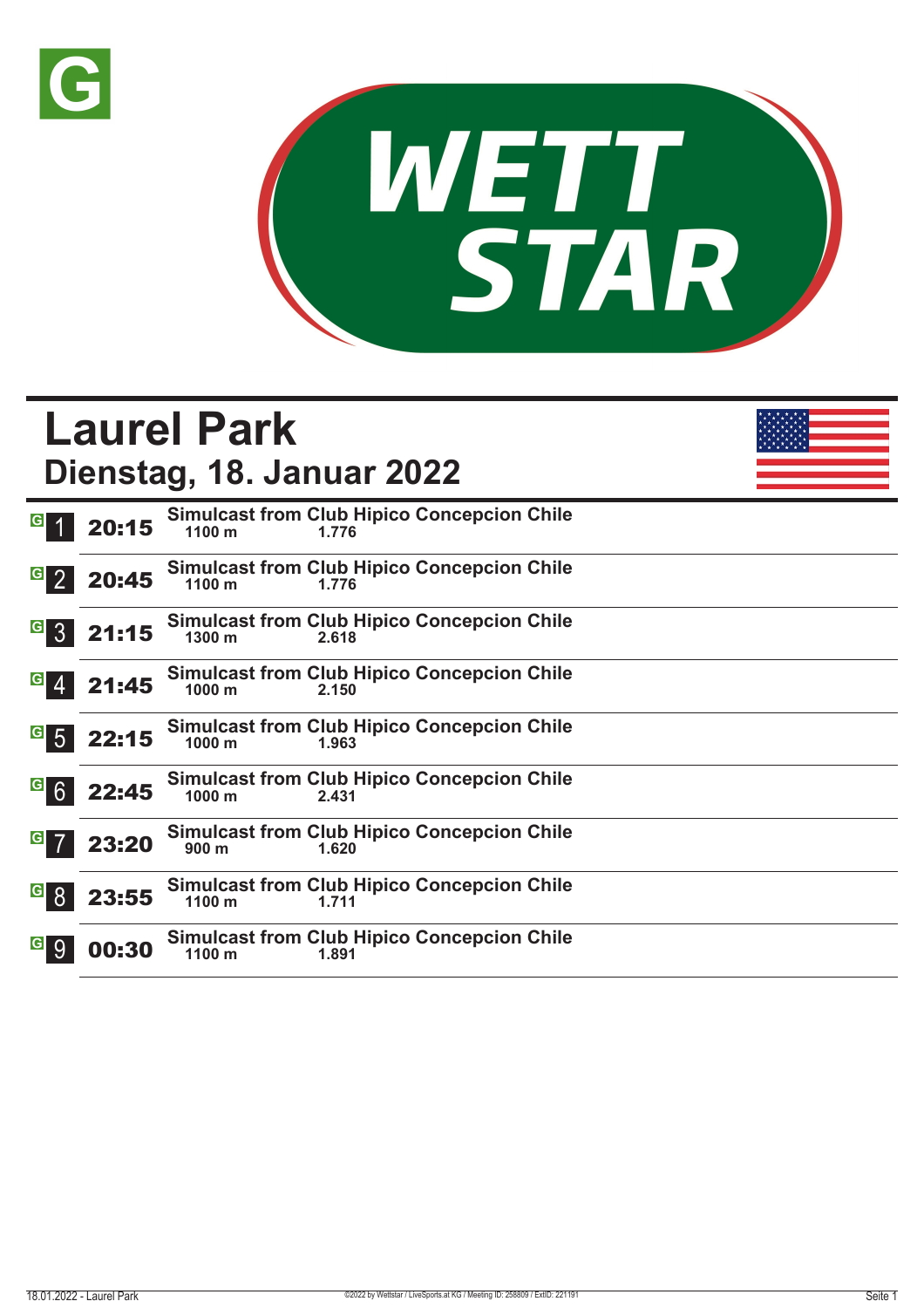| Agua Yil            | Don Dad             |   | Gran Titan         | Montalcino Royale | Salto Del Dumo            |  |
|---------------------|---------------------|---|--------------------|-------------------|---------------------------|--|
| Aldrin              | El Audax            |   | <b>Grande Pipe</b> | Negra Carinosa    | Se Me Van                 |  |
| Alfonso Hijo        | El Bingo            |   | Guapo Soy          | Negra Guerrera    | Seeking The Ghost         |  |
| Ambrossio           | El Roque            |   | Guerrera Surena    | O Rei Daddy       | Sigo Buscando             |  |
| Bad Man             | Entre Fuegos        |   | Herrick            | On Monte          | Specialite                |  |
| Beniamino Gili      | <b>Extreme Ways</b> |   | Indio Atrevido     | Pepe Talento      | Splendido                 |  |
| <b>Braham Hills</b> | Fampeta             |   | La Cachaguina      | Perro Muerto      | Tata Torino               |  |
| Bulgakov            | Feliz Nieto         |   | La Rena            | Pina Cor          | Termino Feliz             |  |
| Camarero            | <b>Flash Streak</b> |   | Lambert            | Princesa Maite    | Tio Carly                 |  |
| Camino Fiel         | Flor De Lujo        |   | Lezard             | Prosecco Wine     | <b>Todas Esas Razones</b> |  |
| Camino Otonal       | Fly Moon            |   | Linda Musica       | Puerto Llifen     | Tormenta Veloz            |  |
| Camuti              | Fronthier           |   | Little Richard     | Que Rico          | Traveler Trainer          |  |
| Ciara               | Furat               |   | Maguazi            | Queen Elizabetta  | Trokin                    |  |
| Confundida          | Gacela Preciosa     |   | Maria Rita         | Quema Esas Cartas | Vernazza                  |  |
| Conversa Y Rie      | Gaston Gatuso       |   | Matius             | Quick Trip        | Viajera Alegre            |  |
| Crimson Sky         | Gatusso             |   | McGee              | Rata Caela        | Vinicius Mont             |  |
| Damaskito           | Gordo Revoltoso     |   | Mia Ganza          | Regalon Lito      | Vitorio Andolini          |  |
| Dandy Dock          | Grammy Girl         |   | Mister Atlas       | Relampago Rojo    | Ya No Me Acuerdo          |  |
| Desdemora           | Gran Odin           | 5 | Mister Dady        | Safiye            | Zafiro                    |  |
|                     |                     |   |                    |                   |                           |  |

#### **WANN STARTET IHR JOCKEY / FAHRER...**

| Andres Vega Perez Jans<br>Cristian Alejandro Munoz<br>Gabriel Urzua<br>Jaime Adolfo Mino Fica<br>Luis Eduardo Rojas Arangure 2,3,4,5,6,7,8,9<br>Nicolas Ignacio Venegas Oss 1,2,3,4,5,6 | 1.3.4.6.7.8.9<br>2.3.4.5.7.9<br>1,4,5,6,7,8,9<br>3.5.6.8.9 | Carlos Alberto Hernandez<br>Cristian Andres Rojas Espino 2,8,9<br>Gustavo Vera<br>Jaime Andres Heiden Martine 1,2,6,7,8,9<br>Luis Ramon Perez Burgos | 1.7.8.9<br>1,2,3,4,6,7,8,9<br>1,2,4,5,7,8 | Carlos Sasso<br>Danilo Grisales Rave<br>Ivan Carcamo<br>Jose Manuel Moya Sepulved 1,2,5,7,8,9<br>Marcelo Juan Cordero | 7.9<br>2,3,4,5,6,7,8,9<br>1,4,5,6,7,8<br>1,3,4,6,7,8,9 |
|-----------------------------------------------------------------------------------------------------------------------------------------------------------------------------------------|------------------------------------------------------------|------------------------------------------------------------------------------------------------------------------------------------------------------|-------------------------------------------|-----------------------------------------------------------------------------------------------------------------------|--------------------------------------------------------|
|-----------------------------------------------------------------------------------------------------------------------------------------------------------------------------------------|------------------------------------------------------------|------------------------------------------------------------------------------------------------------------------------------------------------------|-------------------------------------------|-----------------------------------------------------------------------------------------------------------------------|--------------------------------------------------------|

#### **WANN STARTET IHR TRAINER...**

| Alberto P. Pinochet      | 1,2,3,4,6,7,8,9 |                                      |                 | Armando Navarrete Bastias          | 1.2.8   | Carlos Marcelo Cordova Aray 1,4,8,9 |           |
|--------------------------|-----------------|--------------------------------------|-----------------|------------------------------------|---------|-------------------------------------|-----------|
| Carlos Miquel Norambuena | 2.4.5.7.8       | Ercira J. Alarcon                    | 1,2,3,4,6,7,8,9 |                                    |         | Erik C. Montecinos                  | 1.2.7.8.9 |
| Evaristo Alarcon         | 2,3,4,5,6,9     | Francisco Saavedra                   |                 | Joan Hernandez Amaya               | 2.4.5.9 | Jonathan Aleiandro Azocar           |           |
| Jorge Aurelio Leon Suazo |                 | Jose Gerardo Melo Mellado 3          |                 | Julio Enrique Espinosa Nunez 1,6,7 |         | Luis G. Soto E.                     | 5.6       |
| Luis Soto Hurnen         |                 | Mario Secundino Galleguillos 1,3,7,8 |                 | Nelson B. Norambuena               | 7.9     | Pedro Santos                        | 1.7.8     |
| Raul O. Vasquez          | 5.9             | Raul V. Venegas                      | 3.9             | Reinaldo B. Bello                  | 5.8.9   | Victor E. Gallardo                  | 7.8       |
|                          |                 |                                      |                 |                                    |         |                                     |           |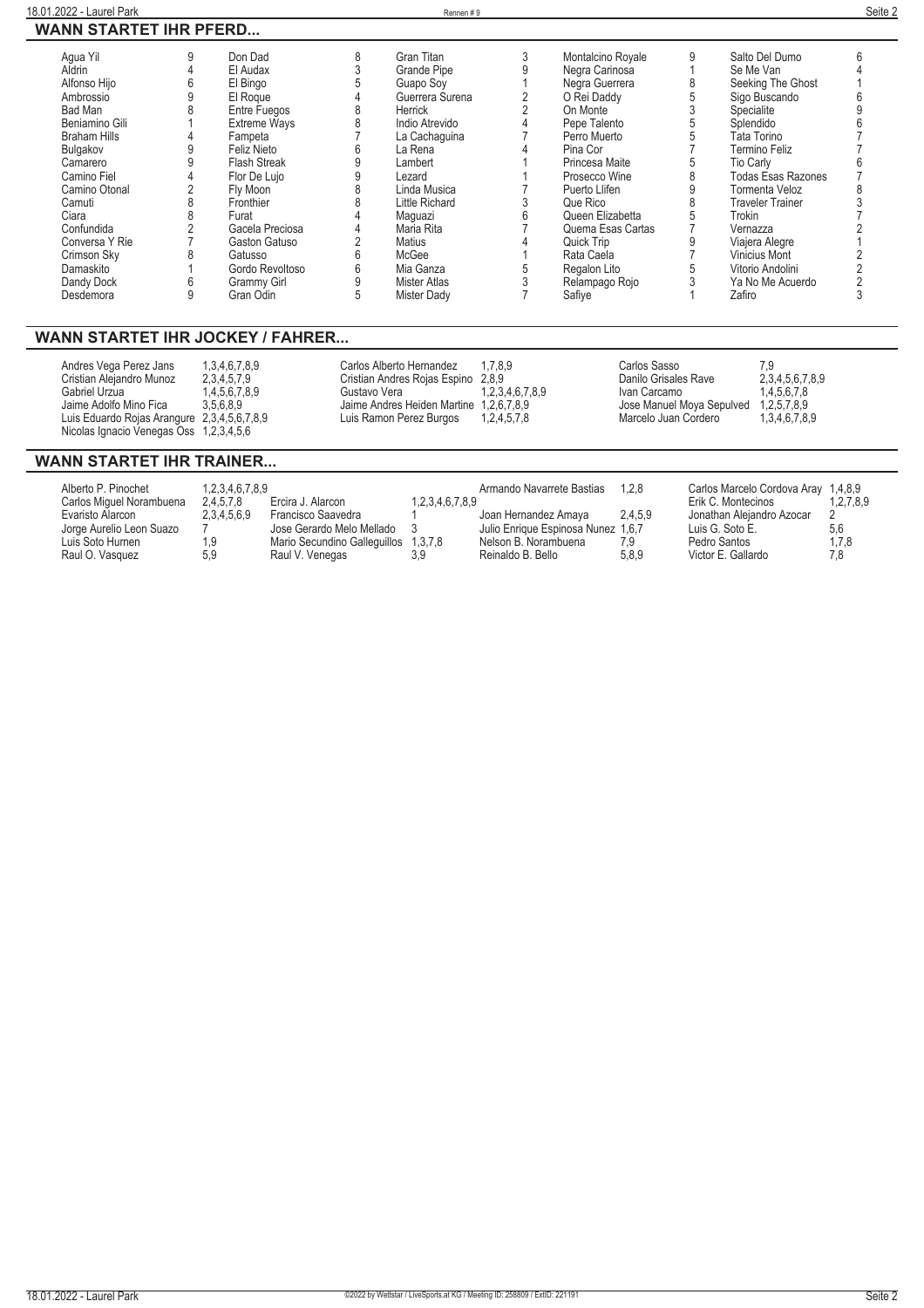**Rennpreis: 1.776**

**1100 m 1.776 Flach**



SIMULCAST from Club Hipico Concepcion Chile, Chile Race #1. To Wager Please ask for Laurel Race #1. Handicap, Open, 3 yo's & up,<br>Dist. 1100 meters.

| 1100                  |                                                                                            |                        |                |              |                                           |                                                                                            |
|-----------------------|--------------------------------------------------------------------------------------------|------------------------|----------------|--------------|-------------------------------------------|--------------------------------------------------------------------------------------------|
|                       | <b>Lambert</b>                                                                             |                        |                |              |                                           |                                                                                            |
| 1                     | 8j. kastanie W [CL] (Stevie Wonderboy - Lava                                               | 19.10 Chc              | 8              | 1100         | 19,0 Seith Alexander                      | A Su Orden Mi, Guerrera Surena (Chi), Ben                                                  |
|                       | Trainer: Mario Secundino Galleguillos                                                      | 12.10 Chc              | 5              | 1300         | 12,5 Ariel Zuniga                         | Relampago Rojo, Prime Victory (Chi), Un S                                                  |
| 55.8                  | Besitzer: Mario Gallequillos C.                                                            | 30.09 Chc              | 6              | 1100         | 5,7 Nelson Figueroa                       | Lauriado, Negra Carinosa (Chi), Fronthier (                                                |
|                       |                                                                                            | 14.09 Chc              | 9              | 1000         | 9,5 Luis Rojas                            | Tio Carly, Philipoos Maurus (Chi), Fiery Tor                                               |
| Box: 1<br>ML: 11,0    | Jaime Andres Heiden Marti                                                                  | 07.09 Chc              | 5              | 1100         | 7,9 Roberto Benavides                     | Vitorio Andolini, Moody River (Chi), Cameli                                                |
|                       | Lezard                                                                                     |                        |                |              |                                           |                                                                                            |
| $\mathbf 2$           | 9j. dunkelbr H [CL] (Until Sundown - Frambues                                              | 11.01 Chc              | 9              | 1100         | 41,3 Cristian Munoz                       | Desdemora, Fronthier (Chi), Spectacular C                                                  |
|                       | Trainer: Pedro Santos                                                                      | 07.12 Chc              | 8              | 1100         | 47,8 Roberto Benavides                    | Tio Carly, McGee (Chi), Viajera Alegre (Chi                                                |
| 55.8                  | Besitzer: Barreras                                                                         | 23.11 Chc              | 7              | 1100         | 63,4 Jans Andres Vega                     | Puerto Llifen, Ocho Por Cuatro (Chi), Mister                                               |
|                       |                                                                                            | 09.11 Chc              | 12             | 1000         | 34,1 Grisales Danilo                      | Give Me A Break, Beautiful Princess (Chi),                                                 |
| Box: 2<br>ML: 13,0    | <b>Carlos Alberto Hernandez</b>                                                            | 26.10 Chc              | 11             | 1000         | 37,0 Piero Reyes                          | Ambrossio, La Rena (Chi), Todas Esas Raz                                                   |
|                       | <b>Safiye</b>                                                                              |                        |                |              |                                           |                                                                                            |
| 3                     | 7j. dunkelbr S [CL] (Layman - Laten Royal)                                                 | 21.12 Chc              | 8              | 1000         | 27,5 Jose Zapata                          | Es Perfectible, Degona (Chi), Il Mio Sogno (                                               |
|                       | Trainer: Carlos Marcelo Cordova Áraya                                                      | 23.11 Chc              | 9              | 1100         | 65,2 Ivan Carcamo                         | Puerto Llifen, Ocho Por Cuatro (Chi), Mister                                               |
| 55.8                  | Besitzer: Oly Nany                                                                         | 11.11 Chc              | 8              | 1100         | 35,4 Jose Moya                            | Tirsoh, Lara Croft (Chi), Give Me A Break (                                                |
|                       |                                                                                            | 02.11 Chc              | 11             | 1100         | 62.7 Cristian Rojas                       | Alfonso Hijo, Prime Victory (Chi), Tirsoh (C                                               |
| Box: 3<br>ML: 13,0    | Jose Manuel Moya Sepulve                                                                   | 12.10 Chc              | 10             | 1000         | 28,3 Gabriel Urzua                        | Ahora Es Nunca, Banff Star (Chi), Crimson                                                  |
|                       |                                                                                            |                        |                |              |                                           |                                                                                            |
| 4                     |                                                                                            | 11.01 Chc              | 11             | 1100         | 25,5 Carlos Hernandez                     | Tromboncito, Confundida (Chi), Fiery Torpe                                                 |
|                       | Viajera Alegre<br>6j. rotbraun S [CL] (Seville - Valuable)<br>Trainer: Alberto P. Pinochet | 04.01 Chc              | 5              | 1000         | 7,3 Cristian Munoz                        | Felimon, Rey De Tus Suenos (Chi), Fiery T                                                  |
| 55.8                  | Besitzer: Tremo Peuma                                                                      | 28.12 Chc              | 10             | 1100         | 8.7 Grisales Danilo                       | Reyniero, Camarero (Chi), Alaraco (Chi)                                                    |
|                       |                                                                                            | 09.12 Chc              | 6              | 1000         | 4.7 Cristian Munoz                        | Llave De La Vida, Lauriado (Chi), Termino                                                  |
| Box: 4<br>ML: 35,0    | Nicolas Ignacio Venegas O                                                                  | 07.12 Chc              | 3              | 1100         | 14,2 Jose Zapata                          | Tio Carly, McGee (Chi), Viajera Alegre (Chi                                                |
|                       |                                                                                            |                        |                |              |                                           |                                                                                            |
| 5                     | <b>Negra Carinosa</b><br>7j. dunkelbr S [CL] (El Bionico - Supremidad)                     | 11.01 Chc              | 8              | 1100         | 29,5 Gabriel Urzua                        | Desdemora, Fronthier (Chi), Spectacular C                                                  |
|                       | Trainer: Luis Soto Hurnen                                                                  | 28.12 Chc              | 9              | 900          | 10,5 Zamorano Urrejola                    | Kohinoor, Camelia Surena (Chi), Quema E                                                    |
| 55.8                  | Besitzer: Mansigol                                                                         | 14.12 Chc              | 6              | 1100         | 6.0 Roberto Benavides                     | Vitorio Andolini, Rey De Tus Suenos (Chi),                                                 |
|                       |                                                                                            | 07.12 Chc              | 5              | 1100         | 8.9 Ivan Carcamo                          | The Real Fafa, Gaston Gatuso (Chi), Grand                                                  |
| Box: 5<br>ML: 13,0    | <b>Gabriel Urzua</b>                                                                       | 30.11 Chc              | 4              | 1000         | 11,4 Nicolas Venegas                      | Huitrapulli, Mema Dona (Chi), Tormenta Ve                                                  |
|                       |                                                                                            |                        |                |              |                                           |                                                                                            |
| 6                     | Seeking The Ghost<br>10j. rotbraun W [CL] (Seeking The Dia - Haunti                        | 11.01 Chc              | 12             | 1100         | 51,8 Carlos Sasso                         | Tromboncito, Confundida (Chi), Fiery Torpe                                                 |
|                       | Trainer: Ercira J. Alarcon                                                                 | 09.12 Chc              | 5              | 1000         | 17,8 Jose Ayala                           | Llave De La Vida, Lauriado (Chi), Termino                                                  |
| 55.8                  | Besitzer: Castillo S. Hector                                                               | 26.10 Chc              | 12             | 1000         | 56,4 Gabriel Urzua                        | Ultimo Adios, Camelia Surena (Chi), Tata T                                                 |
|                       |                                                                                            | 12.10 Chc              | $\overline{7}$ | 1300         | 24,7 Jans Andres Vega                     | Relampago Rojo, Prime Victory (Chi), Un S                                                  |
| Box: 6<br>ML: 7,0     | <b>Andres Vega Perez Jans</b>                                                              | 02.09 Chc              | 10             | 1000         | 52,1 Ivan Carcamo                         | Alexander Boy, The Engineer (Chi), Don D                                                   |
|                       | <b>McGee</b>                                                                               |                        |                |              |                                           |                                                                                            |
| 7                     | 10j. rotbraun W [CL] (Indy Dancer - Victoria St                                            | 28.12 Chc              | 11             | 1100         | 11,7 Ivan Carcamo                         | Mister Santi, Puerto Llifen (Chi), Garra De L                                              |
|                       | Trainer: Julio Enrique Espinosa Nunez                                                      | 21.12 Chc              | 6              | 1000         | 11,2 Gustavo Vera                         | Seattle Zulu, El De Los Goles (Chi), Chamo                                                 |
| 55.8                  | Besitzer: Luis Morales M.                                                                  | 14.12 Chc              | 3              | 1100         | 6.3 Ivan Carcamo                          | Ambrossio, Tulipero (Chi), McGee (Chi)                                                     |
| Box: 7<br>ML: 45,0    | Ivan Carcamo                                                                               | 07.12 Chc              | 2              | 1100         | 22,3 Jans Andres Vega                     | Tio Carly, McGee (Chi), Viajera Alegre (Chi                                                |
|                       |                                                                                            | 30.11 Chc              | 6              | 1300         | 13,2 Jans Andres Vega                     | Traveler Trainer, Explorer Man (Chi), Cama                                                 |
|                       | <b>Guapo Soy</b>                                                                           |                        |                |              |                                           |                                                                                            |
| 8                     | 8j. kastanie H [CL] (Breathless Storm - Celtic                                             | 28.12 Chc              | 9              | 1100         | 34,1 Zamorano Urrejola                    | Reyniero, Camarero (Chi), Alaraco (Chi)                                                    |
| 55.8                  | Trainer: Armando Navarrete Bastias<br>Besitzer: Hualpencillo                               | 21.12 Chc              | 10             | 1000         | 18,7 Zamorano Urrejola                    | Es Perfectible, Degona (Chi), Il Mio Sogno (                                               |
|                       |                                                                                            | 21.09 Chc              | 10             | 1100         | 28,2 Roberto Benavides                    | Ciara, Milagro Milagro (Chi), Desdemora (C                                                 |
| Box: 8<br>ML: 13,0    | <b>Marcelo Juan Cordero</b>                                                                | 10.08 Chc<br>22.06 Chc | 10<br>11       | 1100         | 43,2 Cristian Cabrera<br>11.9 Luis Aros   | Chipotle, Maria Rita (Chi), Quick Trip (Chi)                                               |
|                       |                                                                                            |                        |                | 1100         |                                           | Tio Carly, Cesar Copetta (Chi), Prosecco W                                                 |
|                       | <b>Beniamino Gili</b>                                                                      |                        |                |              |                                           |                                                                                            |
| 9                     | 7j. kastanie H [CL] (Passion For Gold - Galia T<br>Trainer: Francisco Saavedra             | 07.12 Chc<br>30.11 Chc | 13             | 1100         | 50,4 Ivan Carcamo                         | Tio Carly, McGee (Chi), Viajera Alegre (Chi                                                |
| 55.8                  | Besitzer: Danpoch                                                                          |                        | 9              | 1000         | 20,9 Ivan Carcamo                         | The Engineer, Gaston Gatuso (Chi), Negra                                                   |
|                       |                                                                                            | 23.11 Chc<br>11.11 Chc | 6              | 1100<br>1100 | 27,6 Ivan Carcamo<br>20,2 Nicolas Venegas | Herrick, Discovery One (Chi), The Real Faf<br>Full Moon Party, Tulipero (Chi), Mister Sant |
| Box: 9<br>ML: 16,0    | Luis Ramon Perez Burgos                                                                    | 02.11 Chc              | 10<br>3        | 1100         | 13,3 Nicolas Venegas                      | Fiscal Agalluda, Mister Santi (Chi), Beniami                                               |
|                       |                                                                                            |                        |                |              |                                           |                                                                                            |
| 1<br>$\boldsymbol{0}$ | <b>Damaskito</b>                                                                           | 11.01 Chc              | 11             | 900          | 18,6 Burgos Perez                         | Zolo, Vernazza (Chi), La Cachaguina (Chi)                                                  |
|                       | 6j. rotbraun S [CL] (Lookin At Lucky - Damasc<br>Trainer: Erik C. Montecinos               | 04.01 Chc              | 12             | 1000         | 14,4 Burgos Perez                         | Alaraco, Gato Loira (Chi), Fly Moon (Chi)                                                  |
| 55.8                  | Besitzer: La Espiga De Plata                                                               | 24.08 Chc              | 13             | 1000         | 11,3 Jaime Heiden                         | Mister Atlas, Lucky Kan (Chi), Gran Cameli                                                 |
|                       |                                                                                            | 03.08 Chc              | 10             | 1000         | 9.6 Gustavo Vera                          | Quietito, Zafiro (Chi), Revolucionario                                                     |
| Box: 10<br>ML: 9,0    | <b>Gustavo Vera</b>                                                                        | 20.07 Chc              | 2              | 1100         | 9,6 Burgos Perez                          | Battle Line, Damaskito (Chi), El Gran Tito (                                               |
| Ergebnis:             | Quoten:                                                                                    |                        |                |              |                                           |                                                                                            |
|                       |                                                                                            |                        |                |              |                                           |                                                                                            |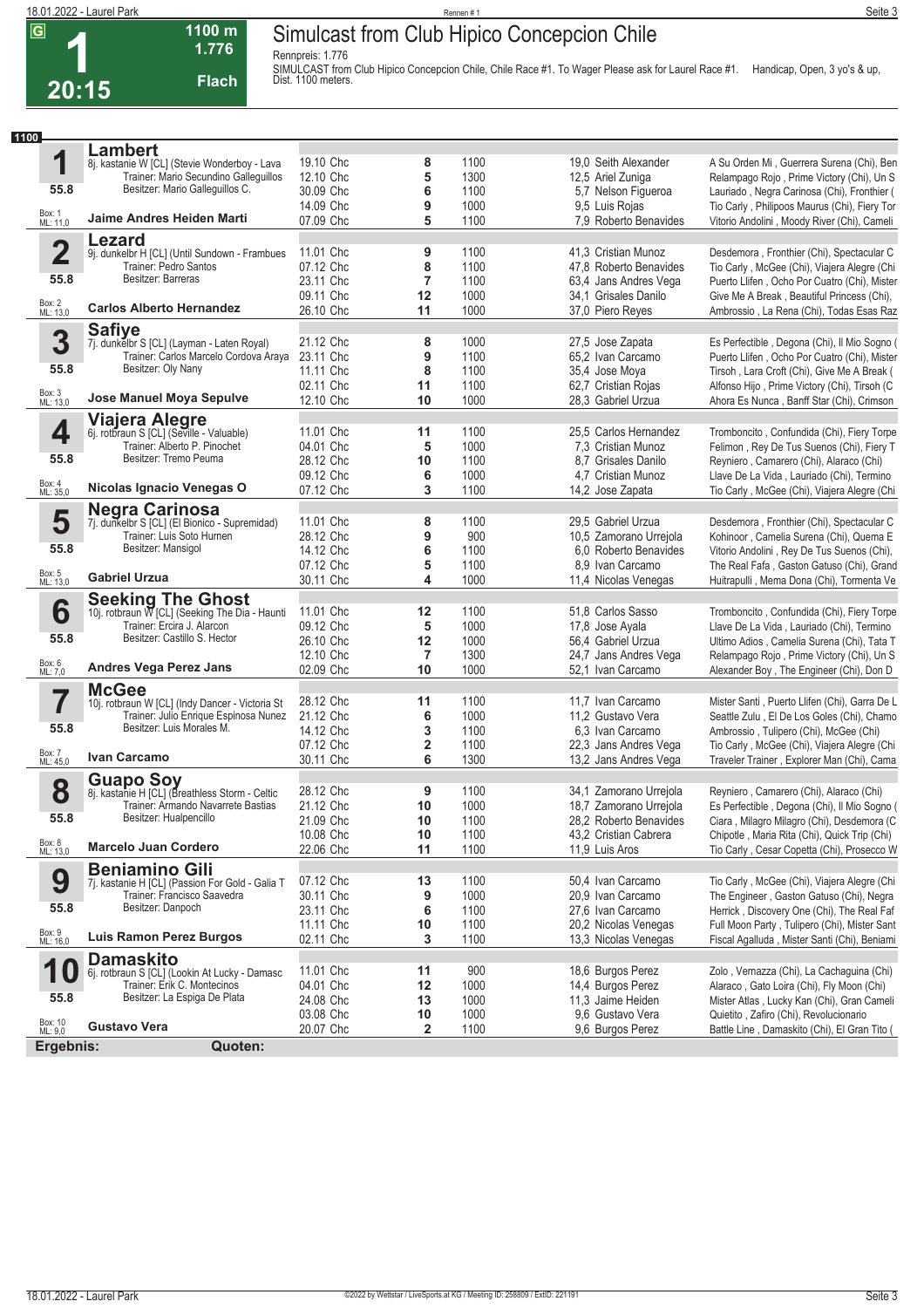**2**

#### **Simulcast from Club Hipico Concepcion Chile**

**Rennpreis: 1.776**



SIMULCAST from Club Hipico Concepcion Chile, Chile Race #2. To Wager Please ask for Laurel Race #2. Handicap, Open, 3 yo's & up,<br>Dist. 1100 meters.

| 1100               |                                                                             |                        |                         |              |                                      |                                                                                            |
|--------------------|-----------------------------------------------------------------------------|------------------------|-------------------------|--------------|--------------------------------------|--------------------------------------------------------------------------------------------|
|                    | <b>Herrick</b>                                                              |                        |                         |              |                                      |                                                                                            |
| 1                  | 10j. rotbraun H [CL] (Ivan Denisovich - Higueril                            | 11.01 Chc              | 4                       | 1100         | 31,3 Burgos Perez                    | El Pintor, Alaraco (Chi), Cartera Vieja (Chi)                                              |
|                    | Trainer: Carlos Miguel Norambuena                                           | 04.01 Chc              | 10                      | 1100         | 32,6 Burgos Perez                    | Matius, Banff Star (Chi), Soccer Player (Arg)                                              |
| 55.8               | Besitzer: Carjor                                                            | 21.12 Chc              | 6                       | 1100         | 34,5 Burgos Perez                    | Llave De La Vida, Tie Break (Chi), El Auda                                                 |
|                    |                                                                             | 14.12 Chc              | 9                       | 1300         | 18,2 Gabriel Urzua                   | Gran Titan, Relampago Rojo (Chi), Gaucho                                                   |
| Box: 1<br>ML: 16,0 | <b>Luis Ramon Perez Burgos</b>                                              | 07.12 Chc              | 1                       | 1400         | 4,6 Luis Rodriquez                   | Herrick, Garra De Leon (Chi), Exclusive Rai                                                |
|                    | <b>Vitorio Andolini</b>                                                     |                        |                         |              |                                      |                                                                                            |
| $\mathbf 2$        | 13j. rotbraun W [CL] (War Chant - Anaby)                                    | 11.01 Chc              | 7                       | 1100         | 39.8 Carlos Sasso                    | El Pintor, Alaraco (Chi), Cartera Vieja (Chi)                                              |
|                    | Trainer: Evaristo Alarcon                                                   | 04.01 Chc              | 11                      | 1100         | 12,7 Luis Rojas                      | Matius, Banff Star (Chi), Soccer Player (Arg                                               |
| 55.8               | Besitzer: Maria K.M.C.                                                      | 21.12 Chc              | $\overline{\mathbf{2}}$ | 1000         | 27,7 Jose Zapata                     | Soy Gladiadora, Vitorio Andolini (Chi), Yam                                                |
| Box: 2<br>ML: 13,0 | Luis Eduardo Rojas Arangu                                                   | 14.12 Chc              | 1                       | 1100         | 2.7 Gustavo Vera                     | Vitorio Andolini, Rey De Tus Suenos (Chi),                                                 |
|                    |                                                                             | 09.12 Chc              | 5                       | 1000         | 11,4 Gustavo Vera                    | Ahora Es Nunca, Mi Guarda (Chi), Shantall                                                  |
|                    | <b>Gaston Gatuso</b>                                                        |                        |                         |              |                                      |                                                                                            |
| 3                  | 7j. rotbraun W [CL] (Buzzword - Hard Oaks)                                  | 21.12 Chc              | 9                       | 1000         | 3,1 Burgos Perez                     | Sigo Buscando, Shantall (Chi), The Real Fa                                                 |
| 54.9               | Trainer: Joan Hernandez Amaya<br>Besitzer: Suenos De Familia                | 07.12 Chc              | $\mathbf 2$             | 1100         | 2,9 Jaime Heiden                     | The Real Fafa, Gaston Gatuso (Chi), Grand                                                  |
|                    |                                                                             | 30.11 Chc              | $\overline{\mathbf{2}}$ | 1000         | 4,1 Jaime Heiden                     | The Engineer, Gaston Gatuso (Chi), Negra                                                   |
| Box: 3<br>ML: 11,0 | <b>Cristian Alejandro Munoz</b>                                             | 11.11 Chc              | 4                       | 1100         | 4.3 Jose Moya                        | Full Moon Party, Tulipero (Chi), Mister Sant                                               |
|                    |                                                                             | 02.11 Chc              | 6                       | 1100         | 1,8 Ariel Zuniga                     | Alfonso Hijo, Prime Victory (Chi), Tirsoh (C                                               |
|                    | <b>Vinicius Mont</b>                                                        |                        |                         |              |                                      |                                                                                            |
| 4                  | 11j. rotbraun W [CL] (Dushyantor - Mont Dama                                | 11.01 Chc              | 3                       | 1100         | 5.5 Jaime Mino                       | Moody River, Camarero (Chi), Vinicius Mon                                                  |
| 54.9               | Trainer: Jonathan Alejandro Azocar<br>Besitzer: La Heredera                 | 28.12 Chc              | 3                       | 1100         | 8.6 Jaime Mino                       | The Real Fafa, El De Los Goles (Chi), Vinic                                                |
|                    |                                                                             | 14.12 Chc              | $\overline{2}$          | 1100<br>1100 | 9,1 Jans Andres Vega                 | Tie Break, Vinicius Mont (Chi), Discovery O                                                |
| Box: 4<br>ML: 45,0 | <b>Danilo Grisales Rave</b>                                                 | 07.12 Chc<br>30.11 Chc | 4<br>6                  | 1000         | 4,5 Luis Rojas<br>9,6 Gustavo Vera   | Tio Carly, McGee (Chi), Viajera Alegre (Chi<br>Heroina Del Lugar, Shantall (Chi), Fly Moon |
|                    |                                                                             |                        |                         |              |                                      |                                                                                            |
| 5                  | <b>Camino Otonal</b>                                                        | 11.01 Chc              | 4                       | 1100         | 15,5 Carlos Sasso                    | Moody River, Camarero (Chi), Vinicius Mon                                                  |
|                    | 6j. dunkelbr W [CL] (Gstaad - Dorysa)<br>Trainer: Armando Navarrete Bastias | 23.11 Chc              | $\overline{\mathbf{4}}$ | 1100         | 13,9 Carlos Sasso                    | Guerrera Surena, Lucky Kan (Chi), Villukur                                                 |
| 54.9               | Besitzer: Mateoro                                                           | 11.11 Chc              | 7                       | 1100         | 7,2 Ariel Zuniga                     | Tata Coco, On Monte (Chi), La Rena (Chi)                                                   |
|                    |                                                                             | 08.10 Chs              | 4                       | 1000         | 68,4 Ivan Alvarez                    | Gran Floro, Sun Of York (Chi), Soy Manchit                                                 |
| Box: 5<br>ML: 9,0  | <b>Cristian Andres Rojas Espi</b>                                           | 03.10 Chs              | 12                      | 1000         | 83,5 Ivan Alvarez                    | Brilla Brilla, Jezabel (Chi), Bulgakov (Chi)                                               |
|                    | <b>Vernazza</b>                                                             |                        |                         |              |                                      |                                                                                            |
| 6                  | 5j. rotbraun S [CL] (Court Vision - Tarde De Ve                             | 11.01 Chc              | $\overline{\mathbf{2}}$ | 900          | 4,5 Gustavo Vera                     | Zolo, Vernazza (Chi), La Cachaguina (Chi)                                                  |
|                    | Trainer: Carlos Miguel Norambuena                                           | 28.12 Chc              | 8                       | 1100         | 19,1 Ivan Vargas                     | The Real Fafa, El De Los Goles (Chi), Vinic                                                |
| 54.9               | Besitzer: Matias Leon                                                       | 21.12 Chc              | $\overline{\mathbf{2}}$ | 1000         | 6,2 Ariel Zuniga                     | Regalonazo, Vernazza (Chi), Philipoos Mau                                                  |
|                    |                                                                             | 14.12 Chc              | 4                       | 900          | 2.6 Ariel Zuniga                     | Foffita, Seattle Zulu (Arg), Conversa Y Rie (                                              |
| Box: 6<br>ML: 6,0  | <b>Gustavo Vera</b>                                                         | 09.12 Chc              | 3                       | 1000         | 5,8 Ariel Zuniga                     | Tio Carly, El De Los Goles (Chi), Vernazza                                                 |
|                    | Ya No Me Acuerdo                                                            |                        |                         |              |                                      |                                                                                            |
| 7                  | 6j. rotbraun W [CL] (Feliz De La Vida - Se Aco                              | 21.12 Chc              | $\overline{2}$          | 1000         | 7,6 Ariel Zuniga                     | Indio Atrevido, Ya No Me Acuerdo (Chi), Za                                                 |
|                    | Trainer: Erik C. Montecinos                                                 | 09.12 Chc              | 4                       | 1100         | 6,8 Gustavo Vera                     | Grande Pipe, Zampatrolli (Chi), El Chaca C                                                 |
| 55.8               | Besitzer: Sin Miedo Al Exito                                                | 09.11 Chc              | $\overline{7}$          | 1100         | 30,8 Luis Rojas                      | Hoy Si Que Si, Nunca Esta (Chi), Es Alarm                                                  |
|                    |                                                                             | 19.10 Chc              | 10                      | 1100         | 32,1 Jose Moya                       | El Gran Canon, Shantall (Chi), Tirsoh (Chi)                                                |
| Box: 7<br>ML: 11,0 | Jaime Andres Heiden Marti                                                   | 30.09 Chc              | 8                       | 1100         | 32,0 Jose Moya                       | Tirsoh, Agent Salt (Chi), Lucky Kan (Chi)                                                  |
|                    | <b>Guerrera Surena</b>                                                      |                        |                         |              |                                      |                                                                                            |
| 8                  | 5j. rotbraun S [CL] (Forever Thing - Red Kiss)                              | 11.01 Chc              | 4                       | 1000         | 19,2 Jans Andres Vega                | On Monte, Gatusso (Arg), Give Me A Break                                                   |
|                    | Trainer: Alberto P. Pinochet                                                | 04.01 Chc              | $\overline{\mathbf{2}}$ | 1000         | 13.8 Jaime Mino                      | Il Marchese, Guerrera Surena (Chi), Revolu                                                 |
| 55.8               | Besitzer: Africano                                                          | 28.12 Chc              | $\overline{7}$          | 1000         | 12,7 Roberto Benavides               | Lara Croft, Camino Fiel (Chi), On Monte (C                                                 |
|                    |                                                                             | 09.12 Chc              | 7                       | 1100         | 7.0 Grisales Danilo                  | Relampago Rojo, Tirsoh (Chi), Dejala Tran                                                  |
| Box: 8<br>ML: 13,0 | Jose Manuel Moya Sepulve                                                    | 23.11 Chc              | 1                       | 1100         | 2.1 Grisales Danilo                  | Guerrera Surena, Lucky Kan (Chi), Villukur                                                 |
|                    | Confundida                                                                  |                        |                         |              |                                      |                                                                                            |
| 9                  | 6j. kastanie S [CL] (Lookin At Lucky - Converg                              | 11.01 Chc              | 2                       | 1100         | 9.6 Nicolas Venegas                  | Tromboncito, Confundida (Chi), Fiery Torpe                                                 |
| 55.8               | Trainer: Ercira J. Alarcon<br>Besitzer: Araujo Y Ulloa                      | 28.12 Chc              | 5                       | 1100         | 14,3 Jaime Mino                      | Mister Santi, Puerto Llifen (Chi), Garra De L                                              |
|                    |                                                                             | 21.12 Chc              | 4                       | 1000         | 5,4 Cristian Munoz                   | Es Perfectible, Degona (Chi), Il Mio Sogno (                                               |
| Box: 9<br>ML: 3,0  | Nicolas Ignacio Venegas O                                                   | 14.12 Chc<br>30.11 Chc | 8<br>12                 | 1100<br>1300 | 8.6 Jaime Heiden<br>28,0 Jose Zapata | Tie Break, Vinicius Mont (Chi), Discovery O<br>Traveler Trainer, Explorer Man (Chi), Cama  |
|                    |                                                                             |                        |                         |              |                                      |                                                                                            |
| Ergebnis:          | Quoten:                                                                     |                        |                         |              |                                      |                                                                                            |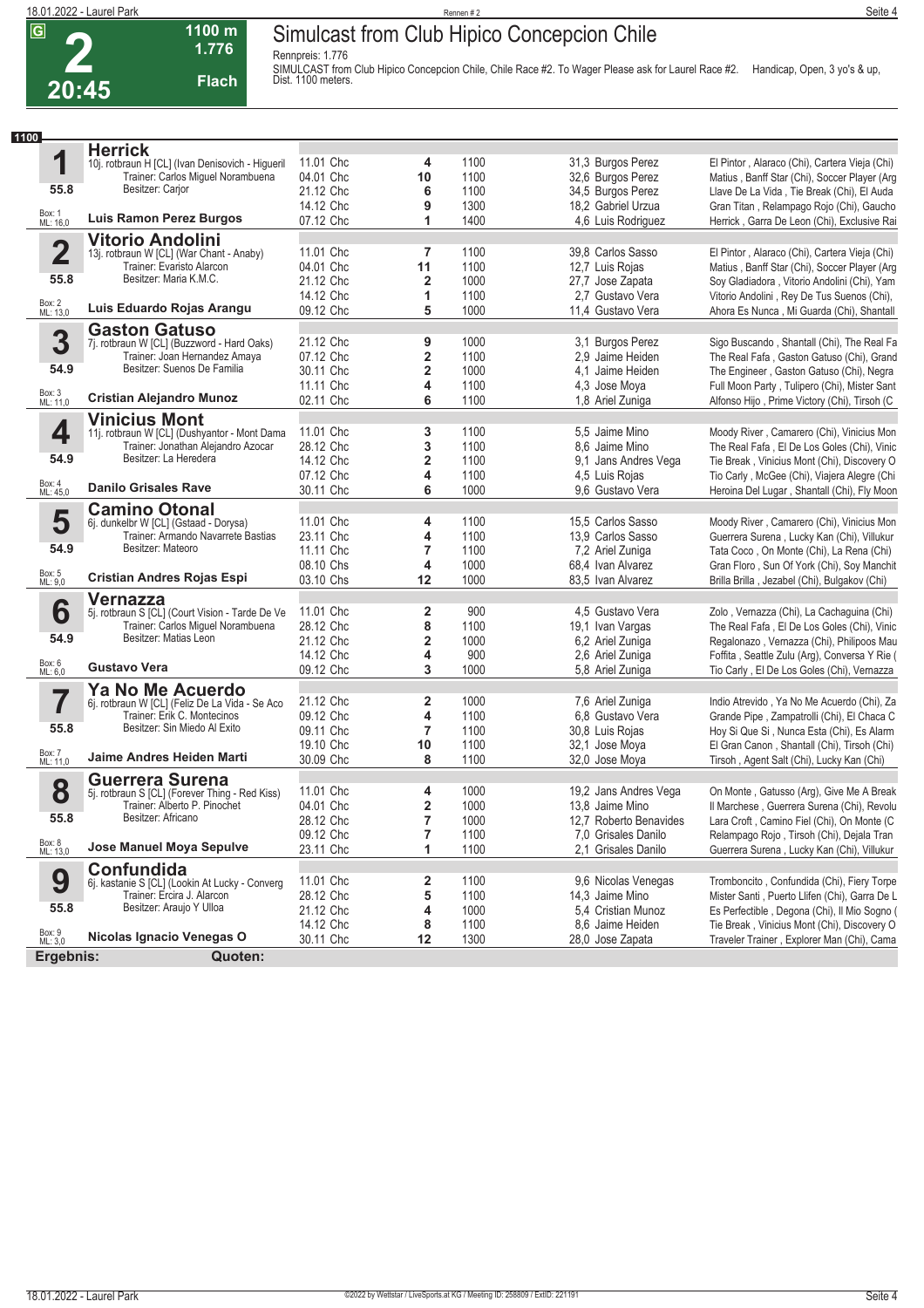**3**

#### **Simulcast from Club Hipico Concepcion Chile**

**Rennpreis: 2.618**



**1300 m 2.618** 

**Flach**

SIMULCAST from Club Hipico Concepcion Chile, Chile Race #3. To Wager Please ask for Laurel Race #3. Handicap, Open, 3 yo's & up,<br>Dist. 1300 meters.

| 1300               |                                                                           |           |                         |              |                        |                                              |
|--------------------|---------------------------------------------------------------------------|-----------|-------------------------|--------------|------------------------|----------------------------------------------|
|                    | <b>Gran Titan</b>                                                         |           |                         |              |                        |                                              |
| 1                  | 4j. dunkelbr H [CL] (Mayakovsky - Finland)                                | 11.01 Chc | 3                       | 1000         | 6.2 Grisales Danilo    | Gaucho Moro, Little Richard (Chi), Gran Tit  |
|                    | Trainer: Jose Gerardo Melo Mellado                                        | 28.12 Chc | 8                       | 2000         | 12,5 Francisco Soto    | Cubito, Frank Slade (Chi), Box Three (Chi)   |
| 60.8               | Besitzer: El Pelin                                                        | 14.12 Chc | 1                       | 1300         | 8.1 Francisco Soto     | Gran Titan, Relampago Rojo (Chi), Gaucho     |
|                    |                                                                           | 07.12 Chc | 1                       | 1000         | 8.6 Francisco Soto     | Gran Titan, Oil Magnate (Chi), El Roque (C   |
| Box: 1<br>ML: 11,0 | <b>Danilo Grisales Rave</b>                                               | 30.11 Chc | 4                       | 1100         | 20.8 Carlos Sasso      | Amazona En Llamas, Oil Magnate (Chi), El     |
|                    |                                                                           |           |                         |              |                        |                                              |
| $\overline{2}$     | Relampago Rojo<br>9j. rotbraun H [CL] (Grand Daddy - Pipinita)            | 11.01 Chc | 6                       | 1300         | 6.0 Gustavo Vera       | Mister Atlas, El Observador (Chi), Zafiro (C |
|                    | Trainer: Ercira J. Alarcon                                                | 04.01 Chc | $\overline{\mathbf{2}}$ | 1100         | 3,5 Jans Andres Vega   | Zafiro, Relampago Rojo (Chi), Cantejondo (   |
| 60.8               | Besitzer: Josefa Y Ximena                                                 | 21.12 Chc | 5                       | 1100         | 8.8 Jans Andres Vega   | Be The One, Hazle Cototo (Chi), Salto Del    |
|                    |                                                                           | 14.12 Chc | $\overline{2}$          | 1300         | 5.5 Jans Andres Vega   |                                              |
| Box: 2<br>ML: 45,0 | <b>Cristian Alejandro Munoz</b>                                           | 09.12 Chc | 1                       | 1100         | 5.5 Jose Ayala         | Gran Titan, Relampago Rojo (Chi), Gaucho     |
|                    |                                                                           |           |                         |              |                        | Relampago Rojo, Tirsoh (Chi), Dejala Tran    |
|                    | <b>On Monte</b>                                                           |           |                         |              |                        |                                              |
| 3                  | 8j. rotbraun W [CL] (Tumblebrutus - Flecha Az                             | 11.01 Chc | 1                       | 1000         | 6.5 Marcelo Cordero    | On Monte, Gatusso (Arg), Give Me A Break     |
|                    | Trainer: Alberto P. Pinochet                                              | 04.01 Chc | 3                       | 1100         | 10.3 Roberto Benavides | Mister Atlas, Llave De La Vida (Chi), On Mo  |
| 59.0               | Besitzer: S.C.I.                                                          | 28.12 Chc | 3                       | 1000         | 5.7 Jaime Mino         | Lara Croft, Camino Fiel (Chi), On Monte (C)  |
|                    |                                                                           | 21.12 Chc | 5                       | 1100         | 20,0 Jaime Mino        | Nain Eleven, Oil Magnate (Chi), Traveler Tr  |
| Box: 3<br>ML: 6,0  | <b>Marcelo Juan Cordero</b>                                               | 30.11 Chc | 1                       | 1000         | 3.1 Grisales Danilo    | On Monte, Gran Eliza (Chi), La Rena (Chi)    |
|                    | <b>El Audax</b>                                                           |           |                         |              |                        |                                              |
| 4                  | 6j. rotbraun W [CL] (Boboman - Surabaya)                                  | 11.01 Chc | 1                       | 1100         | 2.6 Nicolas Venegas    | El Audax, La Rena (Chi), Ocho Por Cuatro     |
|                    | Trainer: Raul V. Venegas                                                  | 04.01 Chc | 10                      | 1300         | 2,2 Nicolas Venegas    | Puerto Llifen, Camarero (Chi), Ocho Por Cu   |
| 53.1               | Besitzer: Kavelyn                                                         | 28.12 Chc | 4                       | 1300         | 7,5 Nelson Figueroa    | El Observador, Traveler Trainer (Chi), Zafir |
|                    |                                                                           | 21.12 Chc | 3                       | 1100         | 3.6 Jose Zapata        | Llave De La Vida, Tie Break (Chi), El Auda   |
| Box: 4<br>ML: 13,0 | Nicolas Ignacio Venegas O                                                 | 09.12 Chc | 4                       | 1100         | 2,8 Ariel Zuniga       | Relampago Rojo, Tirsoh (Chi), Dejala Tran    |
|                    |                                                                           |           |                         |              |                        |                                              |
| 5                  | <b>Mister Atlas</b>                                                       | 11.01 Chc | 1                       | 1300         | 10,4 Luis Rojas        | Mister Atlas, El Observador (Chi), Zafiro (C |
|                    | 5j. dunkelbr W [CL] (Stay Thirsty - Romana)<br>Trainer: Evaristo Alarcon  | 04.01 Chc | 1                       | 1100         | 22,0 Luis Rojas        | Mister Atlas, Llave De La Vida (Chi), On Mo  |
| 59.0               | Besitzer: Los Melos                                                       |           |                         |              |                        |                                              |
|                    |                                                                           | 28.12 Chc | 11                      | 1300         | 8.1 Cristian Munoz     | El Observador, Traveler Trainer (Chi), Zafir |
| Box: 5<br>ML: 7,0  | Luis Eduardo Rojas Arangu                                                 | 21.12 Chc | 6                       | 1100<br>1300 | 24,9 Luis Rojas        | Be The One, Hazle Cototo (Chi), Salto Del    |
|                    |                                                                           | 14.12 Chc | 11                      |              | 3,9 Luis Rojas         | Gran Titan, Relampago Rojo (Chi), Gaucho     |
|                    | <b>Traveler Trainer</b><br>5j. rotbraun W [CL] (Hold Me Back - Biker Chic |           |                         |              |                        |                                              |
| 6                  |                                                                           | 11.01 Chc | 4                       | 1300         | 19,4 Francisco Soto    | Mister Atlas, El Observador (Chi), Zafiro (C |
|                    | Trainer: Ercira J. Alarcon                                                | 04.01 Chc | 4                       | 1100         | 4,1 Nicolas Venegas    | Mister Atlas, Llave De La Vida (Chi), On Mo  |
| 54.0               | Besitzer: Papi Zulo                                                       | 28.12 Chc | $\overline{2}$          | 1300         | 19,9 Nicolas Venegas   | El Observador, Traveler Trainer (Chi), Zafir |
|                    |                                                                           | 21.12 Chc | 3                       | 1100         | 34,2 Nicolas Venegas   | Nain Eleven, Oil Magnate (Chi), Traveler Tr  |
| Box: 6<br>ML: 11,0 | <b>Andres Vega Perez Jans</b>                                             | 14.12 Chc | 6                       | 1300         | 19,8 Cristian Munoz    | Gran Titan, Relampago Rojo (Chi), Gaucho     |
|                    | <b>Zafiro</b>                                                             |           |                         |              |                        |                                              |
| 7                  | 5j. rotbraun W [CL] (Gemologist - Gran Diablit                            | 11.01 Chc | 3                       | 1300         | 8,5 Jaime Mino         | Mister Atlas, El Observador (Chi), Zafiro (C |
|                    | Trainer: Mario Secundino Gallequillos                                     | 04.01 Chc | 1                       | 1100         | 2.7 Jaime Mino         | Zafiro, Relampago Rojo (Chi), Cantejondo (   |
| 60.8               | Besitzer: Gerente Cuesco                                                  | 28.12 Chc | 3                       | 1300         | 4.3 Grisales Danilo    | El Observador, Traveler Trainer (Chi), Zafir |
|                    |                                                                           | 07.12 Chc | 3                       | 1300         | 2,3 Ariel Zuniga       | Relampago Rojo, Gaucho Moro (Chi), Zafir     |
| Box: 7<br>ML: 11,0 | Jaime Adolfo Mino Fica                                                    | 30.11 Chc | $\overline{2}$          | 1400         | 5,8 Ariel Zuniga       | Dekkers, Zafiro (Chi), Gaucho Moro (Chi)     |
|                    | <b>Little Richard</b>                                                     |           |                         |              |                        |                                              |
| 8                  | 4j. rotbraun H [CL] (Competitive Edge - Long T                            | 11.01 Chc | 2                       | 1000         | 13,7 Nicolas Venegas   | Gaucho Moro, Little Richard (Chi), Gran Tit  |
|                    | Trainer: Ercira J. Alarcon                                                | 04.01 Chc | 1                       | 1300         | 3.8 Gustavo Vera       | Little Richard, Box Three (Chi), Cuarto B (C |
| 60.8               | Besitzer: Si Toman Boys                                                   | 28.12 Chc | 5                       | 2000         | 22.5 Gustavo Vera      | Cubito, Frank Slade (Chi), Box Three (Chi)   |
|                    |                                                                           | 14.12 Chc | $\overline{7}$          | 1300         | 7,7 Jose Ayala         | Gran Titan, Relampago Rojo (Chi), Gaucho     |
| Box: 8<br>ML: 3,0  | <b>Gustavo Vera</b>                                                       | 09.12 Chc | 1                       | 1100         | 3.1 Jose Ayala         |                                              |
|                    |                                                                           |           |                         |              |                        | Little Richard, My Bjork (Chi), Tata Coco (C |
| Ergebnis:          | Quoten:                                                                   |           |                         |              |                        |                                              |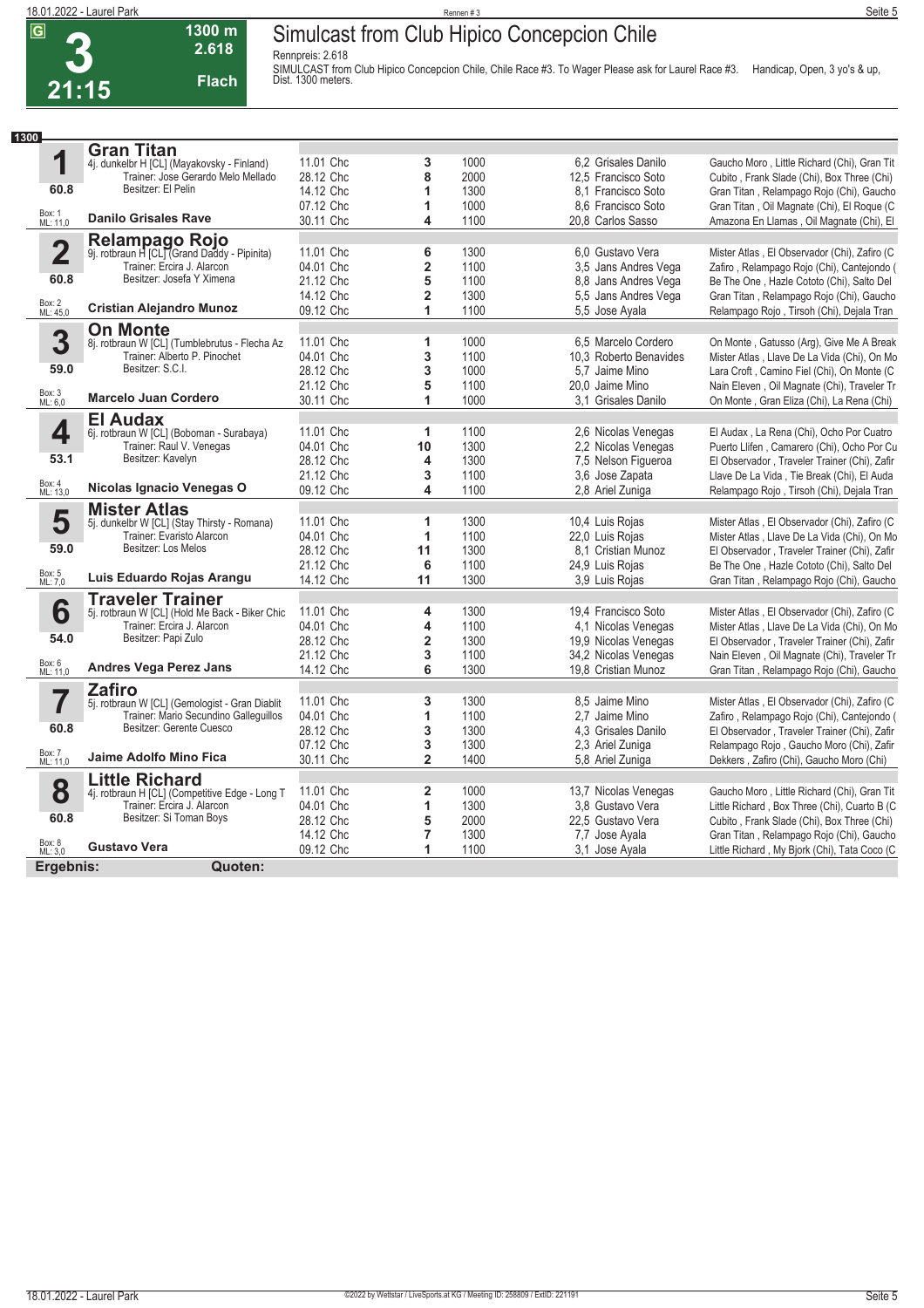**Rennpreis: 2.150**

**1000 m 2.150 Flach**



SIMULCAST from Club Hipico Concepcion Chile, Chile Race #4. To Wager Please ask for Laurel Race #4. Handicap, Open, 3 yo's & up,<br>Dist. 1000 meters.

| 1000                    |                                                                              |                        |                |              |                                    |                                                                                         |
|-------------------------|------------------------------------------------------------------------------|------------------------|----------------|--------------|------------------------------------|-----------------------------------------------------------------------------------------|
|                         | <b>Braham Hills</b>                                                          |                        |                |              |                                    |                                                                                         |
| 1                       | 5j. kastanie W [CL] (Grand Daddy - Call Me M                                 | 04.01 Chc              | 11             | 1100         | 15,2 Cristian Rojas                | Mister Atlas, Llave De La Vida (Chi), On Mo                                             |
|                         | Trainer: Ercira J. Alarcon                                                   | 21.12 Chc              | 15             | 1100         | 4,5 Zamorano Urrejola              | Nain Eleven, Oil Magnate (Chi), Traveler Tr                                             |
| 55.8                    | Besitzer: Malta                                                              | 14.12 Chc              | $\overline{2}$ | 1000         | 6,5 Roberto Benavides              | Prime Victory, Braham Hills (Chi), El Roque                                             |
|                         |                                                                              | 02.12 Hch              | 13             | 1000         | 21,8 Juan Munoz                    | Quick Risk, Sybilina (Chi), Mi Bella Luz (Chi                                           |
| Box: 1<br>ML: 31,0      | <b>Cristian Alejandro Munoz</b>                                              | 18.11 Hch              | 8              | 1000         | 9.8 Juan Munoz                     | Rude Boy, Bacan's Only (Chi), Dalepapa (C                                               |
|                         | <b>Gacela Preciosa</b>                                                       |                        |                |              |                                    |                                                                                         |
| $\overline{\mathbf{2}}$ | 6j. kastanie S [CL] (Omayad - Gazzella)                                      | 04.01 Chc              | 8              | 1100         | 11,6 Jose Moya                     | Mister Atlas, Llave De La Vida (Chi), On Mo                                             |
|                         | Trainer: Carlos Marcelo Cordova Araya                                        | 21.12 Chc              | 6              | 1100         | 15,4 Ivan Carcamo                  | Nain Eleven, Oil Magnate (Chi), Traveler Tr                                             |
| 55.8                    | Besitzer: Gustavo E Ivana                                                    | 09.12 Chc              | 6              | 1100         | 7,9 Ivan Carcamo                   | Socio Querido, El Madiba (Chi), El Roque (                                              |
|                         |                                                                              | 23.11 Chc              | 1              | 1100         | 10,4 Ivan Carcamo                  | Gacela Preciosa, Explorer Man (Chi), Chec                                               |
| Box: 2<br>ML: 13,0      | Ivan Carcamo                                                                 | 09.11 Chc              | 11             | 1100         | 5,5 Jose Moya                      | Alexander Boy, El Audax (Chi), Lucky Kan (                                              |
|                         | <b>Aldrin</b>                                                                |                        |                |              |                                    |                                                                                         |
| 3                       | 5j. rotbraun W [CL] (Indian Trail - Place Lycee                              | 07.12 Chc              | 2              | 1000         | 9.0 Burgos Perez                   | Banff Star, Aldrin (Chi), Tulipero (Chi)                                                |
|                         | Trainer: Joan Hernandez Amaya                                                | 30.11 Chc              | 5              | 1400         | 31,4 Cristian Cabrera              | Dekkers, Zafiro (Chi), Gaucho Moro (Chi)                                                |
| 54.9                    | Besitzer: Deluxe                                                             | 23.11 Chc              | 5              | 1000         | 11,2 Jaime Heiden                  | Alfonso Hijo, Anti (Chi), Tulipero (Chi)                                                |
|                         |                                                                              | 09.11 Chc              | 6              | 1000         | 6.0 Seith Alexander                | Splendido, La Rena (Chi), On Monte (Chi)                                                |
| Box: 3<br>ML: 3,0       | <b>Danilo Grisales Rave</b>                                                  | 02.11 Chc              | 4              | 1000         | 8.0 Seith Alexander                | Banff Star, Gran Eliza (Chi), Lucky Kan (Ch                                             |
|                         | <b>Furat</b>                                                                 |                        |                |              |                                    |                                                                                         |
| 4                       | 8j. dunkelbr W [CL] (Grand Daddy - Telina)                                   | 11.01 Chc              | 5              | 1100         | 3.6 Francisco Soto                 | El Audax, La Rena (Chi), Ocho Por Cuatro                                                |
|                         | Trainer: Evaristo Alarcon                                                    | 04.01 Chc              | 2              | 1000         | 4.1 Francisco Soto                 | Give Me A Break, Furat (Chi), Astroboy (Ch                                              |
| 54.9                    | Besitzer: Oceano De Fuego                                                    | 28.12 Chc              | 4              | 1100         | 3.0 Gustavo Vera                   | Soy Penquista, Il Marchese (Chi), Ocho Por                                              |
|                         |                                                                              | 21.12 Chc              | 5              | 1300         | 9,0 Luis Rojas                     | Explorer Man, Full Moon Party (Chi), Extre                                              |
| Box: 4<br>ML: 45,0      | Luis Eduardo Rojas Arangu                                                    | 18.11 Hch              | 11             | 1000         | 4,8 Marco Morales                  | Like Company, Busca Un Tesoro (Chi), La                                                 |
|                         | <b>Se Me Van</b>                                                             |                        |                |              |                                    |                                                                                         |
| 5                       | 5j. dunkelbr S [CL] (Grand Daddy - Pasapoga)                                 | 21.12 Chc              | 1              | 1000         | 14.3 Carlos Sasso                  | Se Me Van, Diabla Naranja (Chi), Ascot Div                                              |
|                         | Trainer: Alberto P. Pinochet                                                 | 09.12 Chc              | 6              | 1100         | 8.7 Grisales Danilo                | Nunca Esta, Sonoma Mandate (Chi), Queri                                                 |
| 55.8                    | Besitzer: Tremo Peuma                                                        | 09.11 Chc              | 10             | 1100         | 4,4 Burgos Perez                   | Hoy Si Que Si, Nunca Esta (Chi), Es Alarm                                               |
|                         | <b>Luis Ramon Perez Burgos</b>                                               | 08.10 Chs              | 9              | 1000         | 7,4 Nicolas Ramirez                | Praia Do Forte, Tarde En Aranjuez (Chi), S                                              |
| Box: 5<br>ML: 7,0       |                                                                              | 18.09 Hch              | 14             | 1200         | 5.8 Alonso Sancho                  | Secreto Dominical, Money Honey (Chi), Sta                                               |
|                         | <b>El Roque</b>                                                              |                        |                |              |                                    |                                                                                         |
| 6                       | 9j. kastanie W [CL] (Rock Of Gibraltar - Villalb                             | 11.01 Chc              | 6              | 1000         | 4,0 Burgos Perez                   | On Monte, Gatusso (Arg), Give Me A Break                                                |
| 54.9                    | Trainer: Carlos Miguel Norambuena<br>Besitzer: Kecol                         | 04.01 Chc              | 5              | 1100         | 2.9 Grisales Danilo                | Mister Atlas, Llave De La Vida (Chi), On Mo                                             |
|                         |                                                                              | 14.12 Chc              | 3              | 1000         | 3,8 Burgos Perez                   | Prime Victory, Braham Hills (Chi), El Roque                                             |
| Box: 6<br>ML: 11,0      | <b>Marcelo Juan Cordero</b>                                                  | 09.12 Chc              | 3<br>3         | 1100<br>1000 | 6,0 Burgos Perez                   | Socio Querido, El Madiba (Chi), El Roque (                                              |
|                         |                                                                              | 07.12 Chc              |                |              | 4,7 Luis Rodriguez                 | Gran Titan, Oil Magnate (Chi), El Roque (C                                              |
|                         | La Rena                                                                      |                        |                |              |                                    |                                                                                         |
| 7                       | 5j. rotbraun S [CL] (Fantasmagorico - La Goyi)<br>Trainer: Ercira J. Alarcon | 11.01 Chc              | 2              | 1100<br>1000 | 4,5 Grisales Danilo                | El Audax, La Rena (Chi), Ocho Por Cuatro                                                |
| 55.8                    | Besitzer: Pura Fe                                                            | 09.12 Chc<br>30.11 Chc | 7<br>3         | 1000         | 3,6 Gustavo Vera<br>5,1 Luis Rojas | Lara Croft, Soy Gladiadora (Chi), Garra De                                              |
|                         |                                                                              | 23.11 Chc              | 8              | 1000         | 3,4 Jose Moya                      | On Monte, Gran Eliza (Chi), La Rena (Chi)<br>Prime Victory, Tirsoh (Chi), Un Momento (C |
| Box: 7<br>ML: 13,0      | Nicolas Ignacio Venegas O                                                    | 11.11 Chc              | 3              | 1100         | 4.0 Grisales Danilo                | Tata Coco, On Monte (Chi), La Rena (Chi)                                                |
|                         |                                                                              |                        |                |              |                                    |                                                                                         |
| 8                       | <b>Matius</b>                                                                | 11.01 Chc              | 5              | 1000         | 6.8 Jose Moya                      | Gaucho Moro, Little Richard (Chi), Gran Tit                                             |
|                         | 7j. kastanie W [CL] (Aragorn - La Meridiana)<br>Trainer: Ercira J. Alarcon   | 04.01 Chc              | 1              | 1100         | 7,8 Jose Moya                      | Matius, Banff Star (Chi), Soccer Player (Arg                                            |
| 57.2                    | Besitzer: J.J. Freire                                                        | 28.12 Chc              | 11             | 1000         | 7,7 Jans Andres Vega               | Gaucho Moro, Salto Del Dumo (Chi), Llave                                                |
|                         |                                                                              | 13.12 Vsc              | 4              | 1100         | 8,0 Miguel Gutierrez               | Pastrami, Pomelo Sour (Chi), El Maqui (Chi                                              |
| Box: 8<br>ML: 16,0      | <b>Gabriel Urzua</b>                                                         | 08.12 Vsc              | 4              | 1100         | 14,5 Miquel Gutierrez              | Absheron, Maxximus (Chi), Lavazzi (Chi)                                                 |
|                         | <b>Camino Fiel</b>                                                           |                        |                |              |                                    |                                                                                         |
| 9                       | 6j. rotbraun H [CL] (Sposito - Cliq)                                         | 11.01 Chc              | 5              | 1000         | 3.3 Grisales Danilo                | On Monte, Gatusso (Arg), Give Me A Break                                                |
|                         | Trainer: Carlos Miguel Norambuena                                            | 28.12 Chc              | 2              | 1000         | 2.4 Grisales Danilo                | Lara Croft, Camino Fiel (Chi), On Monte (C                                              |
| 57.2                    | Besitzer: Kecol                                                              | 14.12 Chc              | 2              | 1000         | 2.8 Grisales Danilo                | Nain Eleven, Camino Fiel (Chi), Star Royal                                              |
|                         |                                                                              | 07.12 Chc              | 4              | 1000         | 8,1 Luis Rodriguez                 | Montalcino Royale, Prime Victory (Chi), El                                              |
| Box: 9<br>ML: 9,0       | <b>Gustavo Vera</b>                                                          | 30.11 Chc              | 9              | 1100         | 49.0 Jose Zapata                   | Amazona En Llamas, Oil Magnate (Chi), El                                                |
|                         | <b>Indio Atrevido</b>                                                        |                        |                |              |                                    |                                                                                         |
| 1<br>$\boldsymbol{0}$   | 5j. rotbraun W [CL] (Tumblebrutus - Indy Tora)                               | 28.12 Chc              | 6              | 1000         | 7,3 Nicolas Venegas                | Gaucho Moro, Salto Del Dumo (Chi), Llave                                                |
|                         | Trainer: Ercira J. Alarcon                                                   | 21.12 Chc              | 1              | 1000         | 2,4 Gustavo Vera                   | Indio Atrevido, Ya No Me Acuerdo (Chi), Za                                              |
| 57.2                    | Besitzer: Malta                                                              | 28.10 Hch              | 13             | 1000         | 56,4 Zamorano Urrejola             | Siderita, Red Rojo Red (Chi), Varanasi (Chi                                             |
|                         |                                                                              | 23.10 Hch              | 7              | 1200         | 55,0 Zamorano Urrejola             | Totalmente Feliz, Cara Rapallo (Chi), Brons                                             |
| Box: 10<br>ML: 11,0     | <b>Andres Vega Perez Jans</b>                                                | 05.07 Chs              | 12             | 1000         | 21,8 Rodrigo Inostroza             | El Dolar, Palito Chago (Chi), Laurel Urugua                                             |
| Ergebnis:               | Quoten:                                                                      |                        |                |              |                                    |                                                                                         |
|                         |                                                                              |                        |                |              |                                    |                                                                                         |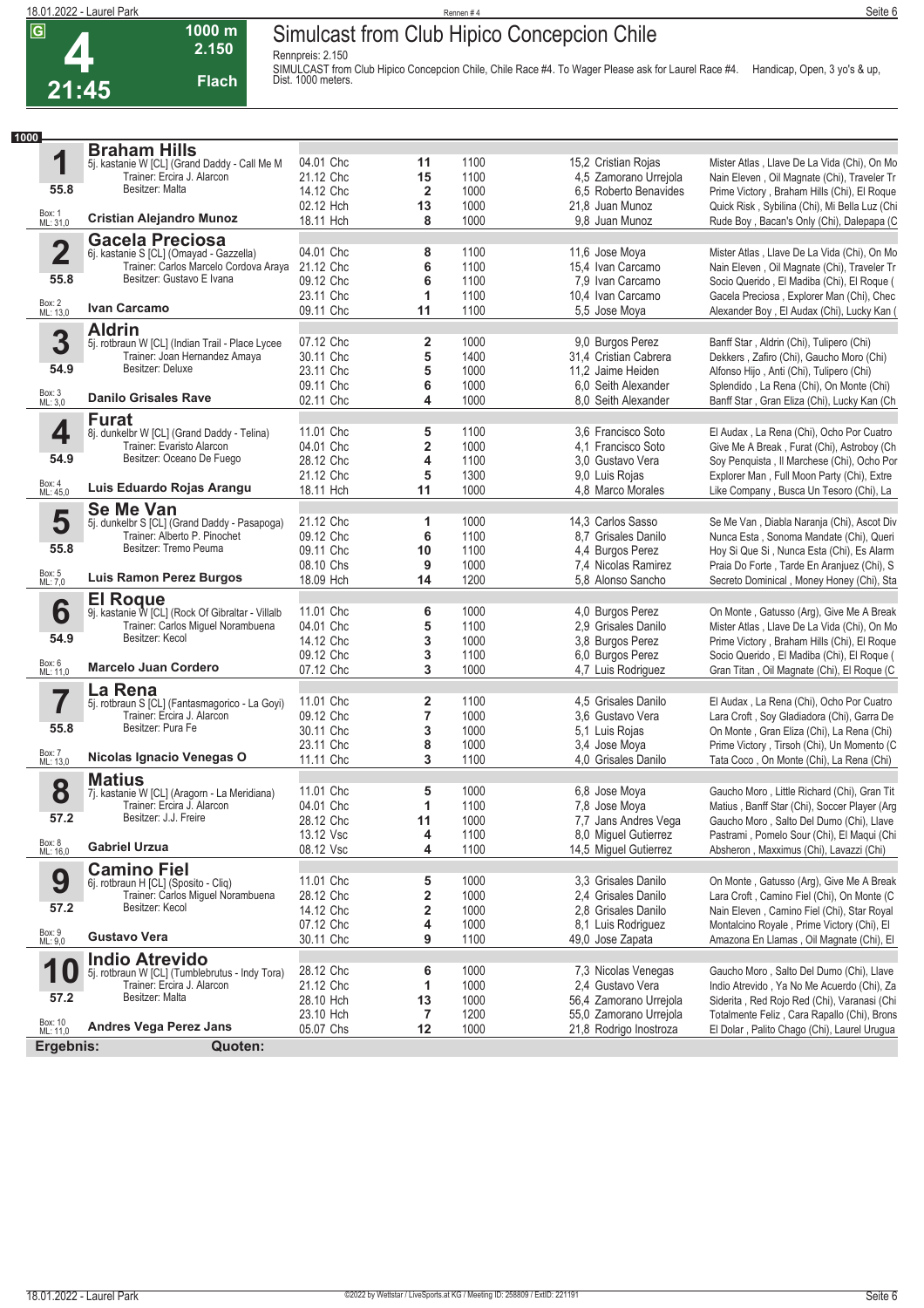**5**

#### **Simulcast from Club Hipico Concepcion Chile**

**Rennpreis: 1.963**



**1000 m**

**SIMULCAST from Club Hipico Concepcion Chile, Chile Race #5. To Wager Please ask for Laurel Race #5. Maiden, Open, 3 yo, Dist. 1000 meters.** 

| 1000               |                                                                             |                        |                              |              |                                             |                                                                                          |
|--------------------|-----------------------------------------------------------------------------|------------------------|------------------------------|--------------|---------------------------------------------|------------------------------------------------------------------------------------------|
|                    | O Rei Daddy                                                                 |                        |                              |              |                                             |                                                                                          |
| 1                  | 4j. kastanie H [CL] (Grand Daddy - Elga)                                    | 04.01 Chc              | 5                            | 1000         | 22,0 Burgos Perez                           | Strong Cacique, Pepe Talento (Chi), Dandy                                                |
| 57.2               | Trainer: Joan Hernandez Amaya<br>Besitzer: Dona Josefa De Algarrobo         | 28.12 Chc              | 8                            | 1000         | 13,3 Jaime Heiden                           | Cuarto B, Dandy Dock (Chi), Pepe Talento                                                 |
|                    |                                                                             | 14.12 Chc              | 6                            | 1100         | 9,6 Burgos Perez                            | Frank Slade, El Bingo (Chi), Gran Odin (Chi                                              |
| Box: 1<br>ML: 7,0  | <b>Luis Ramon Perez Burgos</b>                                              | 07.12 Chc<br>23.11 Chc | 3<br>6                       | 1000<br>1100 | 24,4 Burgos Perez<br>6.3 Grisales Danilo    | If You Need Me, Frank Slade (Chi), O Rei                                                 |
|                    |                                                                             |                        |                              |              |                                             | Van De Vilde, If You Need Me (Chi), Gran                                                 |
|                    | <b>Pepe Talento</b>                                                         | 11.01 Chc              |                              | 1100         |                                             |                                                                                          |
| $\mathbf 2$        | 4j. rotbraun H [CL] (Endorsement - Giacometta<br>Trainer: Raul O. Vasquez   | 04.01 Chc              | 2<br>$\overline{\mathbf{2}}$ | 1000         | 2,6 Jose Moya<br>8,8 Jose Moya              | Dandy Dock, Pepe Talento (Chi), El Bingo (                                               |
| 57.2               | Besitzer: Pelo Duro                                                         | 28.12 Chc              | 3                            | 1000         | 11,5 Zamorano Urrejola                      | Strong Cacique, Pepe Talento (Chi), Dandy<br>Cuarto B, Dandy Dock (Chi), Pepe Talento    |
|                    |                                                                             | 14.12 Chc              | 9                            | 1100         | 8.6 Gustavo Vera                            | Frank Slade, El Bingo (Chi), Gran Odin (Chi                                              |
| Box: 2<br>ML: 45,0 | Jose Manuel Moya Sepulve                                                    | 07.12 Chc              | 4                            | 1000         | 6,7 Roberto Benavides                       | If You Need Me, Frank Slade (Chi), O Rei                                                 |
|                    |                                                                             |                        |                              |              |                                             |                                                                                          |
| 3                  | <b>Mia Ganza</b><br>4j. rotbraun S [CL] (Diamond Tycoon - Mia Fa            | 11.01 Chc              | 8                            | 1100         | 51,4 Guerrero Bracetti                      | Dandy Dock, Pepe Talento (Chi), El Bingo (                                               |
|                    | Trainer: Joan Hernandez Amaya                                               | 21.12 Chc              | 6                            | 1100         | 40,3 Burgos Perez                           | Mia Josefa, Enola Nistel (Chi), Queen Eliza                                              |
| 54.9               | Besitzer: Bufalos Mojados                                                   | 14.12 Chc              | 6                            | 1000         | 54,5 Burgos Perez                           | Gracia Bella, Enola Nistel (Chi), Carina Star                                            |
|                    |                                                                             | 23.11 Chc              | 9                            | 1000         | 57,7 Burgos Perez                           | Gran Matriarca, Cartera Vieja (Chi), Mia Jo                                              |
| Box: 3<br>ML: 31,0 | <b>Cristian Alejandro Munoz</b>                                             | 08.10 Chs              | 14                           | 1000         | 224,0 Fabyan Taun                           | Suit Cascanueces, Antu Malen (Chi), Villa d                                              |
|                    | <b>Queen Elizabetta</b>                                                     |                        |                              |              |                                             |                                                                                          |
| 4                  | 4j. rotbraun S [CL] (Lookin At Lucky - Rapallin                             | 11.01 Chc              | 6                            | 1100         | 11,3 Marcelo Cordero                        | Dandy Dock, Pepe Talento (Chi), El Bingo (                                               |
|                    | Trainer: Carlos Miguel Norambuena                                           | 21.12 Chc              | 3                            | 1100         | 17,4 Ivan Carcamo                           | Mia Josefa, Enola Nistel (Chi), Queen Eliza                                              |
| 54.9               | Besitzer: Alvidal                                                           | 30.11 Chc              | 5                            | 1100         | 9,9 Luis Rodriguez                          | Cartera Vieja, Mia Josefa (Chi), Enola Niste                                             |
|                    |                                                                             | 23.11 Chc              | 6                            | 1000         | 43,7 Ivan Carcamo                           | Gran Matriarca, Cartera Vieja (Chi), Mia Jo                                              |
| Box: 4<br>ML: 11,0 | Ivan Carcamo                                                                | 02.11 Chc              | 10                           | 1000         | 112,8 Gabriel Urzua                         | Flash Streak, Ella Es Mia, Gran Matriarca (                                              |
|                    | <b>Regalon Lito</b>                                                         |                        |                              |              |                                             |                                                                                          |
| 5                  | 4j. rotbraun H [CL] (Mayakovsky - Bella Camil                               | 28.12 Chc              | 9                            | 1000         | 33,4 Ivan Vargas                            | Cuarto B, Dandy Dock (Chi), Pepe Talento                                                 |
| 57.2               | Trainer: Joan Hernandez Amaya<br>Besitzer: Petit Fabien                     | 07.12 Chc              | 13                           | 1000         | 21,1 Jaime Heiden                           | If You Need Me, Frank Slade (Chi), O Rei                                                 |
| Box: 5<br>ML: 6,0  | <b>Gabriel Urzua</b>                                                        |                        |                              |              |                                             |                                                                                          |
|                    |                                                                             |                        |                              |              |                                             |                                                                                          |
|                    | <b>Princesa Maite</b>                                                       | 04.01 Chc              |                              | 1000         |                                             |                                                                                          |
| 6                  | 4j. dunkelbr S [CL] (Awesome Patriot - Stormy<br>Trainer: Luis G. Soto E.   | 21.12 Chc              | 9<br>4                       | 1100         | 49,6 Jaime Mino<br>27,5 Jaime Mino          | Strong Cacique, Pepe Talento (Chi), Dandy<br>Mia Josefa, Enola Nistel (Chi), Queen Eliza |
| 54.9               | Besitzer: Katherine                                                         | 14.12 Chc              | 7                            | 1000         | 36,9 Cristian Munoz                         | Gracia Bella, Enola Nistel (Chi), Carina Star                                            |
|                    |                                                                             | 30.11 Chc              | 6                            | 1100         | 15,8 Jans Andres Vega                       | Cartera Vieja, Mia Josefa (Chi), Enola Niste                                             |
| Box: 6<br>ML: 21,0 | Jaime Adolfo Mino Fica                                                      | 23.11 Chc              | 8                            | 1000         | 26,8 Jans Andres Vega                       | Gran Matriarca, Cartera Vieja (Chi), Mia Jo                                              |
|                    | <b>Perro Muerto</b>                                                         |                        |                              |              |                                             |                                                                                          |
| 7                  | 4j. dunkelbr H [CL] (Mr Speaker - Torre Blanca                              | 30.12 Hch              | 11                           | 1000         | 124,2 Cristian Munoz                        | The New Champ, Me Toca A Mi (Chi), Sea                                                   |
|                    | Trainer: Evaristo Alarcon                                                   | 23.12 Hch              | 9                            | 1200         | 36,5 Cristian Munoz                         | Up And Under, Drinking Happy (Chi), Mano                                                 |
| 57.2               | Besitzer: Mariangel                                                         | 16.12 Hch              | $\overline{7}$               | 1000         | 166.8 Cristian Munoz                        | Torito Julian, Sanito (Chi), Me Toca A Mi (C                                             |
|                    |                                                                             | 12.12 Chs              | 11                           | 1000         | 134,6 Cristian Munoz                        | Dono Grosso, El Maga (Chi), Lomachenko                                                   |
| Box: 7<br>ML: 13,0 | Luis Eduardo Rojas Arangu                                                   | 17.11 Vsc              | 13                           | 1100         | 63,7 Patricio Galaz                         | Tomate Un Trago, Rocky Balboa (Chi), Vict                                                |
|                    | <b>Gran Odin</b>                                                            |                        |                              |              |                                             |                                                                                          |
| 8                  | 4j. kastanie H [CL] (Ecliptic - Doy La Vida)                                | 14.12 Chc              | 3                            | 1100         | 27.1 Gabriel Urzua                          | Frank Slade, El Bingo (Chi), Gran Odin (Chi                                              |
|                    | Trainer: Joan Hernandez Amaya                                               | 07.12 Chc              | 9                            | 1000         | 9.7 Gustavo Vera                            | If You Need Me, Frank Slade (Chi), O Rei                                                 |
| 57.2               | Besitzer: Mis Pasiones                                                      | 23.11 Chc              | 3                            | 1100         | 38,6 Jose Moya                              | Van De Vilde, If You Need Me (Chi), Gran                                                 |
| Box: 8<br>ML: 3,0  | <b>Danilo Grisales Rave</b>                                                 | 13.07 Chc              | 10                           | 1100         | 29,1 Geovanni Acevedo                       | El Observador, Huacarneco (Chi), Vendetto                                                |
|                    |                                                                             |                        |                              |              |                                             |                                                                                          |
|                    | <b>El Bingo</b>                                                             |                        |                              |              |                                             |                                                                                          |
| 9                  | 4j. kastanie W [CL] (California Chrome - Aman<br>Trainer: Reinaldo B. Bello | 11.01 Chc              | 3                            | 1100         | 8,3 Nicolas Venegas                         | Dandy Dock, Pepe Talento (Chi), El Bingo (                                               |
| 57.2               | Besitzer: Koku                                                              | 04.01 Chc<br>28.12 Chc | 6                            | 1000<br>1000 | 13,4 Nicolas Venegas<br>5,1 Nicolas Venegas | Strong Cacique, Pepe Talento (Chi), Dandy<br>Cuarto B, Dandy Dock (Chi), Pepe Talento    |
|                    |                                                                             | 14.12 Chc              | 6<br>$\mathbf 2$             | 1100         | 15,6 Nicolas Venegas                        | Frank Slade, El Bingo (Chi), Gran Odin (Chi                                              |
| Box: 9<br>ML: 9,0  | Nicolas Ignacio Venegas O                                                   | 07.12 Chc              | 5                            | 1000         | 38,3 Quinteros Kebin                        | If You Need Me, Frank Slade (Chi), O Rei                                                 |
| Ergebnis:          | Quoten:                                                                     |                        |                              |              |                                             |                                                                                          |
|                    |                                                                             |                        |                              |              |                                             |                                                                                          |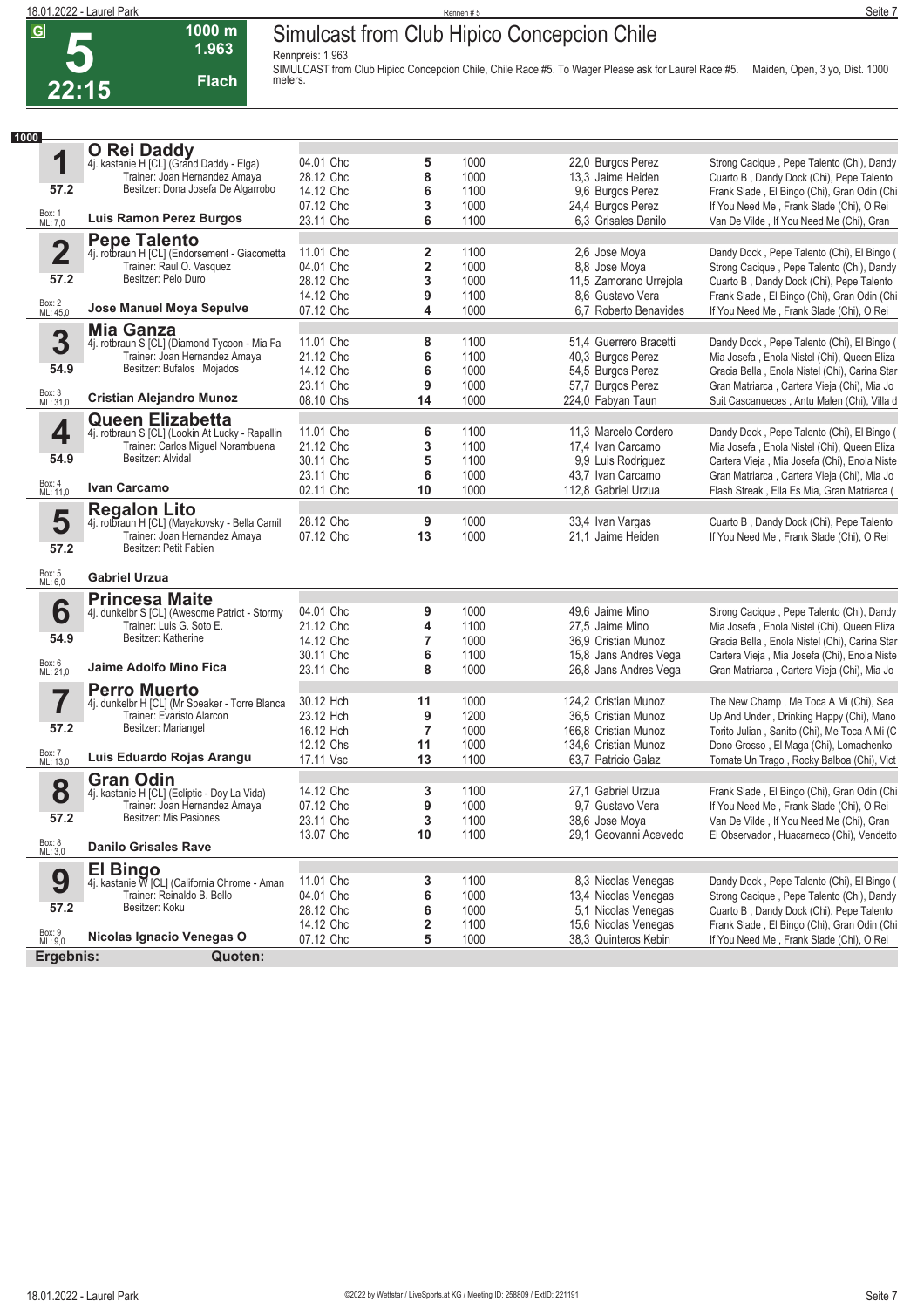**6**

## **Simulcast from Club Hipico Concepcion Chile**

**Rennpreis: 2.431**



**1000 m**

SIMULCAST from Club Hipico Concepcion Chile, Chile Race #6. To Wager Please ask for Laurel Race #6. Handicap, Open, 3 yo's & up,<br>Dist. 1000 meters.

| 1<br>57.2<br>Box: 1<br>ML: 11,0<br>$\mathbf 2$<br>55.8<br>Box: 2<br>ML: 16,0<br>3 | <b>Maguazi</b><br>10j. rotbraun W [CL] (Newfoundland - Ana Est<br>Trainer: Ercira J. Alarcon<br>Besitzer: Alarcon J. Ercira<br>Nicolas Ignacio Venegas O<br><b>Alfonso Hijo</b><br>5j. kastanie H [CL] (Daddy Long Legs - Oui Ma<br>Trainer: Luis G. Soto E.<br>Besitzer: London Rock<br>Jaime Adolfo Mino Fica<br><b>Tio Carly</b><br>6j. kastanie H [CL] (Tio Tao - Svoraneva) | 07.12 Chc<br>23.11 Chc<br>09.11 Chc<br>02.11 Chc<br>26.10 Chc<br>21.12 Chc<br>14.12 Chc<br>23.11 Chc<br>02.11 Chc<br>05.10 Chc | 5<br>6<br>8<br>1<br>1<br>7<br>6<br>1<br>1 | 1000<br>1000<br>1100<br>1000<br>1100<br>1100<br>1000 | 10,5 Jans Andres Vega<br>17.7 Gabriel Urzua<br>10,8 Jose Ayala<br>3,5 Jose Ayala<br>4.4 Jose Ayala<br>16,8 Jaime Heiden | Gran Titan, Oil Magnate (Chi), El Roque (C<br>Back Stage, Oil Magnate (Chi), The Master<br>El Madrileno, Long Daddy (Chi), Camino Fi<br>Maguazi, El Roque (Chi), Oil Magnate (Chi)<br>Maguazi, Fifty Five (Chi), Chamoy (Chi) |
|-----------------------------------------------------------------------------------|----------------------------------------------------------------------------------------------------------------------------------------------------------------------------------------------------------------------------------------------------------------------------------------------------------------------------------------------------------------------------------|--------------------------------------------------------------------------------------------------------------------------------|-------------------------------------------|------------------------------------------------------|-------------------------------------------------------------------------------------------------------------------------|-------------------------------------------------------------------------------------------------------------------------------------------------------------------------------------------------------------------------------|
|                                                                                   |                                                                                                                                                                                                                                                                                                                                                                                  |                                                                                                                                |                                           |                                                      |                                                                                                                         |                                                                                                                                                                                                                               |
|                                                                                   |                                                                                                                                                                                                                                                                                                                                                                                  |                                                                                                                                |                                           |                                                      |                                                                                                                         |                                                                                                                                                                                                                               |
|                                                                                   |                                                                                                                                                                                                                                                                                                                                                                                  |                                                                                                                                |                                           |                                                      |                                                                                                                         |                                                                                                                                                                                                                               |
|                                                                                   |                                                                                                                                                                                                                                                                                                                                                                                  |                                                                                                                                |                                           |                                                      |                                                                                                                         |                                                                                                                                                                                                                               |
|                                                                                   |                                                                                                                                                                                                                                                                                                                                                                                  |                                                                                                                                |                                           |                                                      |                                                                                                                         |                                                                                                                                                                                                                               |
|                                                                                   |                                                                                                                                                                                                                                                                                                                                                                                  |                                                                                                                                |                                           |                                                      |                                                                                                                         |                                                                                                                                                                                                                               |
|                                                                                   |                                                                                                                                                                                                                                                                                                                                                                                  |                                                                                                                                |                                           |                                                      |                                                                                                                         |                                                                                                                                                                                                                               |
|                                                                                   |                                                                                                                                                                                                                                                                                                                                                                                  |                                                                                                                                |                                           |                                                      |                                                                                                                         | Nain Eleven, Oil Magnate (Chi), Traveler Tr                                                                                                                                                                                   |
|                                                                                   |                                                                                                                                                                                                                                                                                                                                                                                  |                                                                                                                                |                                           |                                                      |                                                                                                                         | Prime Victory, Braham Hills (Chi), El Roque                                                                                                                                                                                   |
|                                                                                   |                                                                                                                                                                                                                                                                                                                                                                                  |                                                                                                                                |                                           |                                                      | 3.8 Gustavo Vera                                                                                                        |                                                                                                                                                                                                                               |
|                                                                                   |                                                                                                                                                                                                                                                                                                                                                                                  |                                                                                                                                |                                           | 1000                                                 | 5.6 Gustavo Vera                                                                                                        | Alfonso Hijo, Anti (Chi), Tulipero (Chi)                                                                                                                                                                                      |
|                                                                                   |                                                                                                                                                                                                                                                                                                                                                                                  |                                                                                                                                |                                           | 1100                                                 | 5.5 Gustavo Vera                                                                                                        | Alfonso Hijo, Prime Victory (Chi), Tirsoh (C                                                                                                                                                                                  |
|                                                                                   |                                                                                                                                                                                                                                                                                                                                                                                  |                                                                                                                                | $\overline{7}$                            | 1000                                                 | 5,5 Jose Moya                                                                                                           | Alexander Boy, Ahora Es Nunca (Chi), La                                                                                                                                                                                       |
|                                                                                   |                                                                                                                                                                                                                                                                                                                                                                                  |                                                                                                                                |                                           |                                                      |                                                                                                                         |                                                                                                                                                                                                                               |
|                                                                                   |                                                                                                                                                                                                                                                                                                                                                                                  | 09.12 Chc                                                                                                                      | 1                                         | 1000                                                 | 2,7 Jose Ayala                                                                                                          | Tio Carly, El De Los Goles (Chi), Vernazza                                                                                                                                                                                    |
|                                                                                   | Trainer: Julio Enrique Espinosa Nunez                                                                                                                                                                                                                                                                                                                                            | 07.12 Chc                                                                                                                      | 1                                         | 1100                                                 | 7,4 Jose Ayala                                                                                                          | Tio Carly, McGee (Chi), Viajera Alegre (Chi                                                                                                                                                                                   |
| 54.9                                                                              | Besitzer: America                                                                                                                                                                                                                                                                                                                                                                | 30.11 Chc                                                                                                                      | 8                                         | 1000                                                 | 23,0 Jose Zapata                                                                                                        | Heroina Del Lugar, Shantall (Chi), Fly Moon                                                                                                                                                                                   |
|                                                                                   |                                                                                                                                                                                                                                                                                                                                                                                  | 23.11 Chc                                                                                                                      | 10                                        | 1100                                                 | 9.0 Gustavo Vera                                                                                                        | Guerrera Surena, Lucky Kan (Chi), Villukur                                                                                                                                                                                    |
| Box: 3<br>ML: 11,0                                                                | Ivan Carcamo                                                                                                                                                                                                                                                                                                                                                                     | 26.10 Chc                                                                                                                      | 6                                         | 1000                                                 | 28,7 Jose Zapata                                                                                                        | Ambrossio, La Rena (Chi), Todas Esas Raz                                                                                                                                                                                      |
|                                                                                   |                                                                                                                                                                                                                                                                                                                                                                                  |                                                                                                                                |                                           |                                                      |                                                                                                                         |                                                                                                                                                                                                                               |
|                                                                                   | <b>Sigo Buscando</b>                                                                                                                                                                                                                                                                                                                                                             | 11.01 Chc                                                                                                                      | 7                                         | 1000                                                 | 21,4 Jose Moya                                                                                                          |                                                                                                                                                                                                                               |
| 4                                                                                 | 4j. rotbraun W [CL] (Grand Daddy - Boundless<br>Trainer: Alberto P. Pinochet                                                                                                                                                                                                                                                                                                     | 04.01 Chc                                                                                                                      | 7                                         | 1300                                                 |                                                                                                                         | On Monte, Gatusso (Arg), Give Me A Break                                                                                                                                                                                      |
| 54.0                                                                              | Besitzer: Lubrishell                                                                                                                                                                                                                                                                                                                                                             |                                                                                                                                |                                           |                                                      | 21,0 Jose Zapata                                                                                                        | Little Richard, Box Three (Chi), Cuarto B (C                                                                                                                                                                                  |
|                                                                                   |                                                                                                                                                                                                                                                                                                                                                                                  | 21.12 Chc                                                                                                                      | 1                                         | 1000                                                 | 20,9 Jose Zapata                                                                                                        | Sigo Buscando, Shantall (Chi), The Real Fa                                                                                                                                                                                    |
|                                                                                   |                                                                                                                                                                                                                                                                                                                                                                                  | 09.12 Chc                                                                                                                      | 8                                         | 1100                                                 | 16,8 Francisco Soto                                                                                                     | Relampago Rojo, Tirsoh (Chi), Dejala Tran                                                                                                                                                                                     |
| Box: 4<br>ML: 21,0                                                                | <b>Marcelo Juan Cordero</b>                                                                                                                                                                                                                                                                                                                                                      | 07.12 Chc                                                                                                                      | 9                                         | 1000                                                 | 7,0 Francisco Soto                                                                                                      | Banff Star, Aldrin (Chi), Tulipero (Chi)                                                                                                                                                                                      |
|                                                                                   | <b>Splendido</b>                                                                                                                                                                                                                                                                                                                                                                 |                                                                                                                                |                                           |                                                      |                                                                                                                         |                                                                                                                                                                                                                               |
| 5                                                                                 | 10j. rotbraun W [CL] (Rock Of Gibraltar - Pilla                                                                                                                                                                                                                                                                                                                                  | 11.11 Chc                                                                                                                      | 2                                         | 1400                                                 | 1,5 Burgos Perez                                                                                                        | Prime Victory, Splendido (Chi), Dassel (Chi                                                                                                                                                                                   |
|                                                                                   | Trainer: Luis G. Soto E.                                                                                                                                                                                                                                                                                                                                                         | 09.11 Chc                                                                                                                      | 1                                         | 1000                                                 | 6.7 Francisco Soto                                                                                                      | Splendido, La Rena (Chi), On Monte (Chi)                                                                                                                                                                                      |
| 55.8                                                                              | Besitzer: Amanda                                                                                                                                                                                                                                                                                                                                                                 | 16.09 Hch                                                                                                                      | 13                                        | 1400                                                 | 41,1 Zamorano Urrejola                                                                                                  | Micifu, Almuk (Chi), Really Boman (Chi)                                                                                                                                                                                       |
|                                                                                   |                                                                                                                                                                                                                                                                                                                                                                                  | 09.09 Hch                                                                                                                      | 13                                        | 1000                                                 | 34,2 Luis Silva                                                                                                         | Estoy Aqui, Rapalla (Chi), Iron Bush (Chi)                                                                                                                                                                                    |
| Box: 5<br>ML: 6,0                                                                 | <b>Gustavo Vera</b>                                                                                                                                                                                                                                                                                                                                                              | 26.08 Hch                                                                                                                      | 11                                        | 1400                                                 | 29,5 Jorge Rivera                                                                                                       | Matsukaze, Tacuaro (Chi), Awesome Lady                                                                                                                                                                                        |
|                                                                                   |                                                                                                                                                                                                                                                                                                                                                                                  |                                                                                                                                |                                           |                                                      |                                                                                                                         |                                                                                                                                                                                                                               |
| 6                                                                                 | <b>Gordo Revoltoso</b>                                                                                                                                                                                                                                                                                                                                                           | 15.12 Vsc                                                                                                                      | 6                                         | 1100                                                 | 23,7 Miguel Gutierrez                                                                                                   | San Simeon, Muslera (Chi), Monje Negro (                                                                                                                                                                                      |
|                                                                                   | 9j. rotbraun W [CL] (Aragorn - De La Luna)<br>Trainer: Ercira J. Alarcon                                                                                                                                                                                                                                                                                                         | 13.12 Vsc                                                                                                                      | 11                                        | 1300                                                 | 11,9 Miguel Gutierrez                                                                                                   | Lady Vina, Cuentacuentos (Chi), Nicodemu                                                                                                                                                                                      |
| 54.0                                                                              | Besitzer: J.J. Freire                                                                                                                                                                                                                                                                                                                                                            | 08.12 Vsc                                                                                                                      |                                           | 1100                                                 |                                                                                                                         |                                                                                                                                                                                                                               |
|                                                                                   |                                                                                                                                                                                                                                                                                                                                                                                  |                                                                                                                                | 5                                         |                                                      | 12,4 Miguel Gutierrez                                                                                                   | Grande Y Comoda, Potro Lider (Chi), Pyon                                                                                                                                                                                      |
| Box: 6<br>ML: 9,0                                                                 | <b>Andres Vega Perez Jans</b>                                                                                                                                                                                                                                                                                                                                                    | 15.11 Vsc                                                                                                                      | 8                                         | 1100                                                 | 17,2 Alexis Morales                                                                                                     | Subverra, Face To Face (Chi), Correlato (C                                                                                                                                                                                    |
|                                                                                   |                                                                                                                                                                                                                                                                                                                                                                                  | 07.11 Vsc                                                                                                                      | 12                                        | 1100                                                 | 7,4 Wilson Vargas                                                                                                       | Mia Ragazza, Alinao (Chi), Face To Face (                                                                                                                                                                                     |
|                                                                                   | <b>Gatusso</b>                                                                                                                                                                                                                                                                                                                                                                   |                                                                                                                                |                                           |                                                      |                                                                                                                         |                                                                                                                                                                                                                               |
| 7                                                                                 | 5j. rotbraun H [AR] (Manipulator - Leggerezza)                                                                                                                                                                                                                                                                                                                                   | 11.01 Chc                                                                                                                      | 2                                         | 1000                                                 | 8.9 Gustavo Vera                                                                                                        | On Monte, Gatusso (Arg), Give Me A Break                                                                                                                                                                                      |
|                                                                                   | Trainer: Evaristo Alarcon                                                                                                                                                                                                                                                                                                                                                        | 04.01 Chc                                                                                                                      | 6                                         | 1100                                                 | 11,0 Jaime Heiden                                                                                                       | Mister Atlas, Llave De La Vida (Chi), On Mo                                                                                                                                                                                   |
| 55.8                                                                              | Besitzer: El Campeon Del Sur                                                                                                                                                                                                                                                                                                                                                     | 21.12 Chc                                                                                                                      | 9                                         | 1100                                                 | 7,6 Luis Rojas                                                                                                          | Nain Eleven, Oil Magnate (Chi), Traveler Tr                                                                                                                                                                                   |
|                                                                                   |                                                                                                                                                                                                                                                                                                                                                                                  | 09.12 Chc                                                                                                                      | 4                                         | 1000                                                 | 2,0 Luis Rojas                                                                                                          | De Respeto, Prime Victory (Chi), Caro De                                                                                                                                                                                      |
| Box: 7<br>ML: 16,0                                                                | Jaime Andres Heiden Marti                                                                                                                                                                                                                                                                                                                                                        | 30.11 Chc                                                                                                                      | 1                                         | 1100                                                 | 2,1 Luis Rodriguez                                                                                                      | Gatusso, Dejala Tranquila (Chi), Ese Tipo                                                                                                                                                                                     |
|                                                                                   | <b>Dandy Dock</b>                                                                                                                                                                                                                                                                                                                                                                |                                                                                                                                |                                           |                                                      |                                                                                                                         |                                                                                                                                                                                                                               |
| 8                                                                                 | 4j. rotbraun H [CL] (Sweet Sorrel - Ciel Etoile)                                                                                                                                                                                                                                                                                                                                 | 11.01 Chc                                                                                                                      | 1                                         | 1100                                                 | 2,5 Gabriel Urzua                                                                                                       | Dandy Dock, Pepe Talento (Chi), El Bingo (                                                                                                                                                                                    |
|                                                                                   | Trainer: Ercira J. Alarcon                                                                                                                                                                                                                                                                                                                                                       | 04.01 Chc                                                                                                                      | 3                                         | 1000                                                 | 5,0 Jans Andres Vega                                                                                                    | Strong Cacique, Pepe Talento (Chi), Dandy                                                                                                                                                                                     |
| 58.1                                                                              | Besitzer: Alarcon J. Ercira                                                                                                                                                                                                                                                                                                                                                      | 28.12 Chc                                                                                                                      | $\overline{2}$                            | 1000                                                 | 16,1 Jans Andres Vega                                                                                                   | Cuarto B, Dandy Dock (Chi), Pepe Talento                                                                                                                                                                                      |
|                                                                                   |                                                                                                                                                                                                                                                                                                                                                                                  | 14.12 Chc                                                                                                                      | 8                                         | 1100                                                 | 17,6 Jose Ayala                                                                                                         |                                                                                                                                                                                                                               |
| Box: 8<br>ML: 13,0                                                                | <b>Gabriel Urzua</b>                                                                                                                                                                                                                                                                                                                                                             | 07.12 Chc                                                                                                                      | 7                                         | 1000                                                 | 7.3 Jose Ayala                                                                                                          | Frank Slade, El Bingo (Chi), Gran Odin (Chi<br>If You Need Me, Frank Slade (Chi), O Rei                                                                                                                                       |
|                                                                                   |                                                                                                                                                                                                                                                                                                                                                                                  |                                                                                                                                |                                           |                                                      |                                                                                                                         |                                                                                                                                                                                                                               |
|                                                                                   | <b>Feliz Nieto</b>                                                                                                                                                                                                                                                                                                                                                               |                                                                                                                                |                                           |                                                      |                                                                                                                         |                                                                                                                                                                                                                               |
| 9                                                                                 | 7j. kastanie W [CL] (Feliz De La Vida - Favora                                                                                                                                                                                                                                                                                                                                   | 01.01 Hch                                                                                                                      | 8                                         | 1200                                                 | 16.0 Pedro Ortiz                                                                                                        | Quassar, Drinking Beer (Chi), Scat Doll (Ch                                                                                                                                                                                   |
|                                                                                   | Trainer: Evaristo Alarcon                                                                                                                                                                                                                                                                                                                                                        | 18.12 Hch                                                                                                                      | 4                                         | 1200                                                 | 14,7 Guillermo Perez                                                                                                    | Mister Anchor, Quick Risk (Chi), Non Plus                                                                                                                                                                                     |
| 60.8                                                                              | Besitzer: El Magico Charly                                                                                                                                                                                                                                                                                                                                                       | 16.12 Hch                                                                                                                      | 13                                        | 1000                                                 | 24,9 Jose Alava                                                                                                         | Tu Fortaleza, Rocky Bond (Chi), Modric (C                                                                                                                                                                                     |
|                                                                                   |                                                                                                                                                                                                                                                                                                                                                                                  | 11.12 Hch                                                                                                                      | 14                                        | 1200                                                 | 17,6 Guillermo Perez                                                                                                    | Hora Del Alba, Scat Doll (Chi), Smith And                                                                                                                                                                                     |
| Box: 9<br>ML: 3,0                                                                 | Luis Eduardo Rojas Arangu                                                                                                                                                                                                                                                                                                                                                        | 04.12 Hch                                                                                                                      | 4                                         | 1200                                                 | 22,1 Guillermo Perez                                                                                                    | Hora Del Alba, Cotono (Chi), Non Plus Ultr                                                                                                                                                                                    |
|                                                                                   | <b>Salto Del Dumo</b>                                                                                                                                                                                                                                                                                                                                                            |                                                                                                                                |                                           |                                                      |                                                                                                                         |                                                                                                                                                                                                                               |
| 1                                                                                 | 9j. rotbraun W [CL] (Gstaad - Cuanta Bondad)                                                                                                                                                                                                                                                                                                                                     | 11.01 Chc                                                                                                                      | 7                                         | 1000                                                 | 5,0 Marcelo Cordero                                                                                                     | Gaucho Moro, Little Richard (Chi), Gran Tit                                                                                                                                                                                   |
|                                                                                   | Trainer: Alberto P. Pinochet                                                                                                                                                                                                                                                                                                                                                     | 28.12 Chc                                                                                                                      | 2                                         | 1000                                                 | 4,5 Nelson Figueroa                                                                                                     | Gaucho Moro, Salto Del Dumo (Chi), Llave                                                                                                                                                                                      |
| 60.8                                                                              | Besitzer: Por Ti Negrita                                                                                                                                                                                                                                                                                                                                                         | 21.12 Chc                                                                                                                      | 3                                         | 1100                                                 | 6,7 Jaime Heiden                                                                                                        | Be The One, Hazle Cototo (Chi), Salto Del                                                                                                                                                                                     |
|                                                                                   |                                                                                                                                                                                                                                                                                                                                                                                  | 14.12 Chc                                                                                                                      | 6                                         | 1000                                                 | 11,6 Cristian Munoz                                                                                                     | Domingo De Noche, El Madrileno (Chi), Cri                                                                                                                                                                                     |
| Box: 10<br>ML: 45,0                                                               | <b>Danilo Grisales Rave</b>                                                                                                                                                                                                                                                                                                                                                      | 09.12 Chc                                                                                                                      | 6                                         | 1100                                                 | 6,4 Cristian Munoz                                                                                                      | Domingo De Noche, El Madrileno (Chi), Be                                                                                                                                                                                      |
|                                                                                   |                                                                                                                                                                                                                                                                                                                                                                                  |                                                                                                                                |                                           |                                                      |                                                                                                                         |                                                                                                                                                                                                                               |
| Ergebnis:                                                                         | Quoten:                                                                                                                                                                                                                                                                                                                                                                          |                                                                                                                                |                                           |                                                      |                                                                                                                         |                                                                                                                                                                                                                               |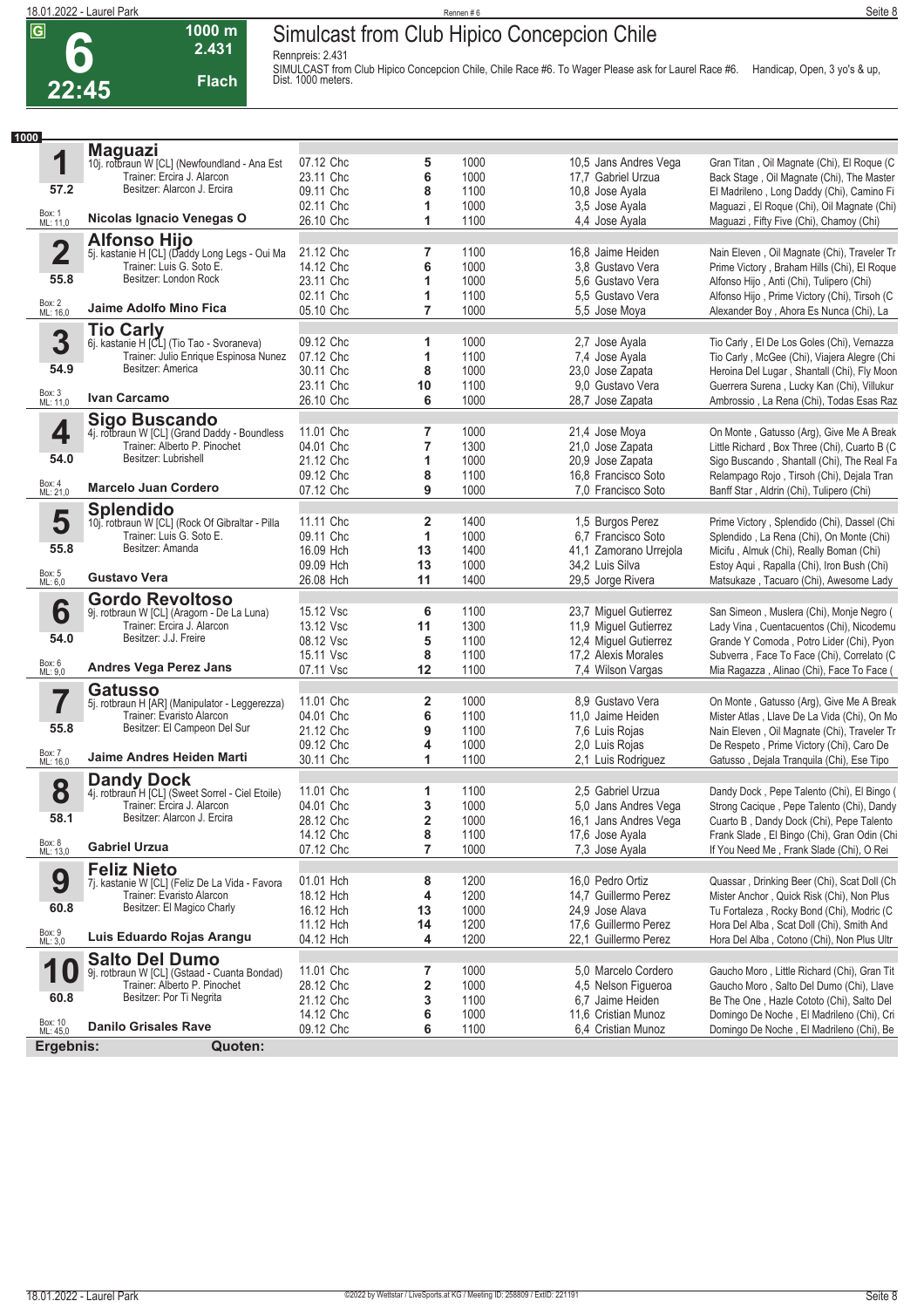**Rennpreis: 1.620**

**900 m 1.620 Flach**



SIMULCAST from Club Hipico Concepcion Chile, Chile Race #7. To Wager Please ask for Laurel Race #7. Handicap, Open, 3 yo's & up,<br>Dist. 900 meters.

| 900                     |                                                                                |           |    |      |                        |                                               |
|-------------------------|--------------------------------------------------------------------------------|-----------|----|------|------------------------|-----------------------------------------------|
|                         | <b>Pina Cor</b>                                                                |           |    |      |                        |                                               |
| 1                       | 7j. kastanie W [CL] (Cardinal Concern - Ausoni                                 | 14.12 Chc | 7  | 900  | 20,8 Marcelo Cordero   | Foffita, Seattle Zulu (Arg), Conversa Y Rie ( |
|                         | Trainer: Pedro Santos                                                          | 07.12 Chc | 5  | 900  | 35,9 Marcelo Cordero   | Culpa, Que Rico (Chi), Termino Feliz (Chi)    |
| 55.8                    | Besitzer: Mis Pollitos                                                         | 23.11 Chc | 7  | 900  | 32,7 Burgos Perez      | Dominga Misterio, Vernazza (Chi), Pajarete    |
|                         |                                                                                | 11.11 Chc | 5  | 900  | 6,0 Burgos Perez       | Candy Boy, T'puchina (Chi), Tata Torino (C    |
| Box: 1<br>ML: 16,0      | <b>Carlos Alberto Hernandez</b>                                                | 02.11 Chc | 5  | 900  | 13,2 Luis Rodriguez    | Garua Fina, Big Primo (Chi), Full Moon Part   |
|                         | <b>Quema Esas Cartas</b>                                                       |           |    |      |                        |                                               |
| $\overline{\mathbf{2}}$ | 5j. dunkelbr S [CL] (Mr Speaker - Humeya)                                      | 11.01 Chc | 9  | 900  | 17,4 Jaime Mino        | Zolo, Vernazza (Chi), La Cachaguina (Chi)     |
|                         | Trainer: Nelson B. Norambuena                                                  | 04.01 Chc | 7  | 1100 | 11,1 Jaime Mino        | Querida Consuelo, Paraggi (Chi), El Chaca     |
| 55.8                    | Besitzer: Nicole                                                               | 28.12 Chc | 3  | 900  | 8.6 Gustavo Vera       | Kohinoor, Camelia Surena (Chi), Quema E       |
|                         |                                                                                | 21.12 Chc | 6  | 1000 | 12.2 Roberto Benavides | Se Me Van, Diabla Naranja (Chi), Ascot Div    |
| Box: 2<br>ML: 13,0      | <b>Marcelo Juan Cordero</b>                                                    | 14.12 Chc | 10 | 1100 | 16,3 Grisales Danilo   | Tie Break, Vinicius Mont (Chi), Discovery O   |
|                         | <b>Termino Feliz</b>                                                           |           |    |      |                        |                                               |
| 3                       | 6j. kastanie W [CL] (Feliz De La Vida - Ciao B                                 | 11.01 Chc | 10 | 900  | 31,3 Francisco Soto    | Zolo, Vernazza (Chi), La Cachaguina (Chi)     |
|                         | Trainer: Alberto P. Pinochet                                                   | 04.01 Chc | 7  | 1000 | 23.2 Roberto Benavides | Alaraco, Gato Loira (Chi), Fly Moon (Chi)     |
| 55.8                    | Besitzer: Mia Rosa                                                             | 28.12 Chc | 5  | 900  | 4.4 Roberto Benavides  | Kohinoor, Camelia Surena (Chi), Quema E       |
|                         |                                                                                | 21.12 Chc | 6  | 1000 | 13,3 Roberto Benavides | Regalonazo, Vernazza (Chi), Philipoos Mau     |
| Box: 3<br>ML: 45,0      | <b>Carlos Sasso</b>                                                            | 14.12 Chc | 5  | 900  | 5,1 Nicolas Venegas    | Foffita, Seattle Zulu (Arg), Conversa Y Rie ( |
|                         | <b>Trokin</b>                                                                  |           |    |      |                        |                                               |
| 4                       | 10j. dunkelbr W [CL] (Red Rocks - Trocatas)                                    | 12.10 Chc | 7  | 1000 | 19,2 Jans Andres Vega  | Mr Zeta, Fronthier (Chi), Mister Santi (Chi)  |
|                         | Trainer: Ercira J. Alarcon                                                     | 07.10 Chc | 6  | 1100 | 11,8 Gustavo Vera      | Moody River, Camarero (Chi), Forever Pur      |
| 55.8                    | Besitzer: Mis Nietos                                                           | 05.10 Chc | 9  | 1000 | 10,6 Wilson Vargas     | Chamoy, Foffita (Chi), Vernazza (Chi)         |
|                         |                                                                                | 30.09 Chc | 6  | 900  | 16,6 Jans Andres Vega  | Il Batiatore, Chokurei (Chi), Pina Cor (Chi)  |
| Box: 4<br>ML: 11,0      | Luis Eduardo Rojas Arangu                                                      | 21.09 Chc | 11 | 900  | 10,4 Jans Andres Vega  | Tata Antonio, Dominga Misterio (Chi), Lind    |
|                         | <b>Tata Torino</b>                                                             |           |    |      |                        |                                               |
| 5                       | 9j. dunkelbr H [CL] (Breathless Storm - War D                                  | 28.12 Chc | 8  | 900  | 27,8 Burgos Perez      | Kohinoor, Camelia Surena (Chi), Quema E       |
|                         | Trainer: Mario Secundino Galleguillos                                          | 09.12 Chc | 8  | 1000 | 11,1 Grisales Danilo   | Llave De La Vida, Lauriado (Chi), Termino     |
| 55.8                    | Besitzer: Mario Galleguillos C.                                                | 23.11 Chc | 13 | 900  | 74,0 Francisco Soto    | Dominga Misterio, Vernazza (Chi), Pajarete    |
|                         |                                                                                | 11.11 Chc | 3  | 900  | 18,0 Francisco Soto    | Candy Boy, T'puchina (Chi), Tata Torino (C    |
| Box: 5<br>ML: 31,0      | Jaime Andres Heiden Marti                                                      | 09.11 Chc | 8  | 1000 | 19,8 Seith Alexander   | Biancarosa, Milazza (Chi), Gato Loira (Chi)   |
|                         | <b>Todas Esas Razones</b>                                                      |           |    |      |                        |                                               |
| 6                       | 5j. dunkelbr S [CL] (Gemologist - Invita A Pens                                | 09.11 Chc | 5  | 1000 | 4,7 Gustavo Vera       | Give Me A Break, Beautiful Princess (Chi),    |
|                         | Trainer: Ercira J. Alarcon                                                     | 02.11 Chc | 8  | 1100 | 6.5 Luis Rojas         | El Gran Canon, Sun Gray (Chi), Herrick (C     |
| 55.8                    | <b>Besitzer: Nuestros Deseos</b>                                               | 26.10 Chc | 3  | 1000 | 10,4 Gustavo Vera      | Ambrossio, La Rena (Chi), Todas Esas Raz      |
|                         |                                                                                | 19.10 Chc | 4  | 1100 | 4,7 Jans Andres Vega   | Flor De La Pasion, Aldrin (Chi), Ambrossio    |
| Box: 6<br>ML: 35,0      | <b>Andres Vega Perez Jans</b>                                                  | 07.10 Chc | 1  | 1000 | 15,0 Jans Andres Vega  | Todas Esas Razones, Viene Y Va (Chi), Inv     |
|                         | <b>Rata Caela</b>                                                              |           |    |      |                        |                                               |
| 7                       | 5j. dunkelbr S [CL] (Rydilluc - Francini Amaral)                               | 09.12 Chc | 9  | 1000 | 34,0 Cristian Munoz    | Tio Carly, El De Los Goles (Chi), Vernazza    |
|                         | Trainer: Pedro Santos                                                          | 07.12 Chc | 9  | 1100 | 37,9 Marcelo Cordero   | Tio Carly, McGee (Chi), Viajera Alegre (Chi   |
| 55.8                    | Besitzer: Maitenal                                                             | 23.11 Chc | 6  | 900  | 23.1 Ariel Zuniga      | Dominga Misterio, Vernazza (Chi), Pajarete    |
|                         |                                                                                | 11.11 Chc | 7  | 1100 | 39,9 Ariel Zuniga      | Full Moon Party, Tulipero (Chi), Mister Sant  |
| Box: 7<br>ML: 9,0       | <b>Cristian Alejandro Munoz</b>                                                | 09.11 Chc | 8  | 1000 | 20,5 Ariel Zuniga      | Tulipero, Astroboy (Chi), El De Los Goles (   |
|                         | <b>Maria Rita</b>                                                              |           |    |      |                        |                                               |
| 8                       | 6j. rotbraun S [CL] (Seeking The Dia - Pearl W                                 | 28.12 Chc | 10 | 900  | 24,1 Jaime Mino        | Kohinoor, Camelia Surena (Chi), Quema E       |
|                         | Trainer: Carlos Miquel Norambuena                                              | 07.12 Chc | 10 | 900  | 21,8 Luis Rodriguez    | Culpa, Que Rico (Chi), Termino Feliz (Chi)    |
| 55.8                    | Besitzer: Papi Aldo                                                            | 30.11 Chc | 12 | 1000 | 43,9 Cristian Rojas    | The Engineer, Gaston Gatuso (Chi), Negra      |
|                         |                                                                                | 11.11 Chc | 6  | 900  | 12,0 Jaime Heiden      | Candy Boy, T'puchina (Chi), Tata Torino (C    |
| Box: 8<br>ML: 21,0      | <b>Danilo Grisales Rave</b>                                                    | 26.10 Chc | 10 | 1000 | 29,0 Jans Andres Vega  | Vin Vin Seattle, Discovery One (Chi), Pajar   |
|                         | <b>Conversa Y Rie</b>                                                          |           |    |      |                        |                                               |
| 9                       |                                                                                | 11.01 Chc | 8  | 900  | 16,3 Carlos Sasso      | Zolo, Vernazza (Chi), La Cachaguina (Chi)     |
|                         | 5j. rotbraun S [CL] (Gemologist - Mi Mirada La<br>Trainer: Alberto P. Pinochet | 14.12 Chc | 3  | 900  | 26,8 Burgos Perez      | Foffita, Seattle Zulu (Arg), Conversa Y Rie ( |
| 55.8                    | Besitzer: Tres Rones                                                           | 30.11 Chc | 6  | 1000 | 3,8 Grisales Danilo    | Huitrapulli, Mema Dona (Chi), Tormenta Ve     |
|                         |                                                                                | 07.10 Chc | 9  | 1000 | 18.3 Grisales Danilo   | Todas Esas Razones, Viene Y Va (Chi), Inv     |
| Box: 9<br>ML: 16,0      | Jose Manuel Moya Sepulve                                                       | 27.07 Chc | 8  | 1100 | 52,9 Jose Zapata       | Hazle Cototo, De Respeto (Chi), Mister Wa     |
|                         | <b>Linda Musica</b>                                                            |           |    |      |                        |                                               |
| 1                       | 6j. rotbraun S [CL] (Awesome Patriot - Puro B                                  | 11.01 Chc | 6  | 900  | 38,2 Gabriel Urzua     | Zolo, Vernazza (Chi), La Cachaguina (Chi)     |
|                         | Trainer: Jorge Aurelio Leon Suazo                                              | 28.12 Chc | 4  | 900  | 30,5 Ivan Vargas       | Kohinoor, Camelia Surena (Chi), Quema E       |
| 55.8                    | Besitzer: El Zorzal                                                            | 09.12 Chc | 7  | 1000 | 10.9 Roberto Benavides | Llave De La Vida, Lauriado (Chi), Termino     |
|                         |                                                                                | 19.10 Chc | 9  | 900  | 32,5 Roberto Benavides | Fiery Torpedo, Rey De Tus Suenos (Chi), V     |
| Box: 10<br>ML: 51,0     | <b>Gabriel Urzua</b>                                                           | 30.09 Chc | 5  | 900  | 13,2 Nicolas Venegas   | Il Batiatore, Chokurei (Chi), Pina Cor (Chi)  |
|                         | <b>Mister Dady</b>                                                             |           |    |      |                        |                                               |
| 1                       | 6j. rotbraun W [CL] (Scat Daddy - Miss Dance)                                  | 11.01 Chc | 7  | 1100 | 29,7 Cristian Rojas    | Desdemora, Fronthier (Chi), Spectacular C     |
|                         | Trainer: Victor E. Gallardo                                                    | 28.12 Chc | 9  | 1100 | 23,8 Ivan Vargas       | Mister Santi, Puerto Llifen (Chi), Garra De L |
| 55.8                    | Besitzer: Marzuc                                                               | 14.12 Chc | 5  | 1100 | 14,0 Cristian Rojas    | Vitorio Andolini, Rey De Tus Suenos (Chi),    |
|                         |                                                                                | 07.12 Chc | 12 | 1100 | 19,9 Cristian Rojas    | Tio Carly, McGee (Chi), Viajera Alegre (Chi   |
| Box: 11<br>ML: 31,0     | <b>Gustavo Vera</b>                                                            | 11.11 Chc | 7  | 900  | 3,3 Cristian Rojas     | Candy Boy, T'puchina (Chi), Tata Torino (C    |
|                         | <b>Fampeta</b>                                                                 |           |    |      |                        |                                               |
|                         | 7j. kastanie S [CL] (Awesome Patriot - Me Due                                  | 11.01 Chc | 8  | 1100 | 14,9 Burgos Perez      | Tromboncito, Confundida (Chi), Fiery Torpe    |
|                         | Trainer: Erik C. Montecinos                                                    | 07.09 Chc | 9  | 1100 | 16,8 Wilson Vargas     | Fifty Five, Checoman (Chi), The Master (Ch    |
| 55.8                    | Besitzer: Dona Ma                                                              | 24.08 Chc | 1  | 1000 | 16,6 Luis Aros         | Fampeta, Camelia Surena (Chi), Que Rico       |
|                         |                                                                                | 03.08 Chc | 9  | 1300 | 15,7 Luis Rojas        | Milan, Flor De La Pasion (Chi), Dalmatino (   |
| Box: 12<br>ML: 16,0     | <b>Luis Ramon Perez Burgos</b>                                                 | 27.07 Chc | 7  | 1100 | 13,1 Grisales Danilo   | Pajarete, Todas Esas Razones, Camelia S       |
|                         |                                                                                |           |    |      |                        |                                               |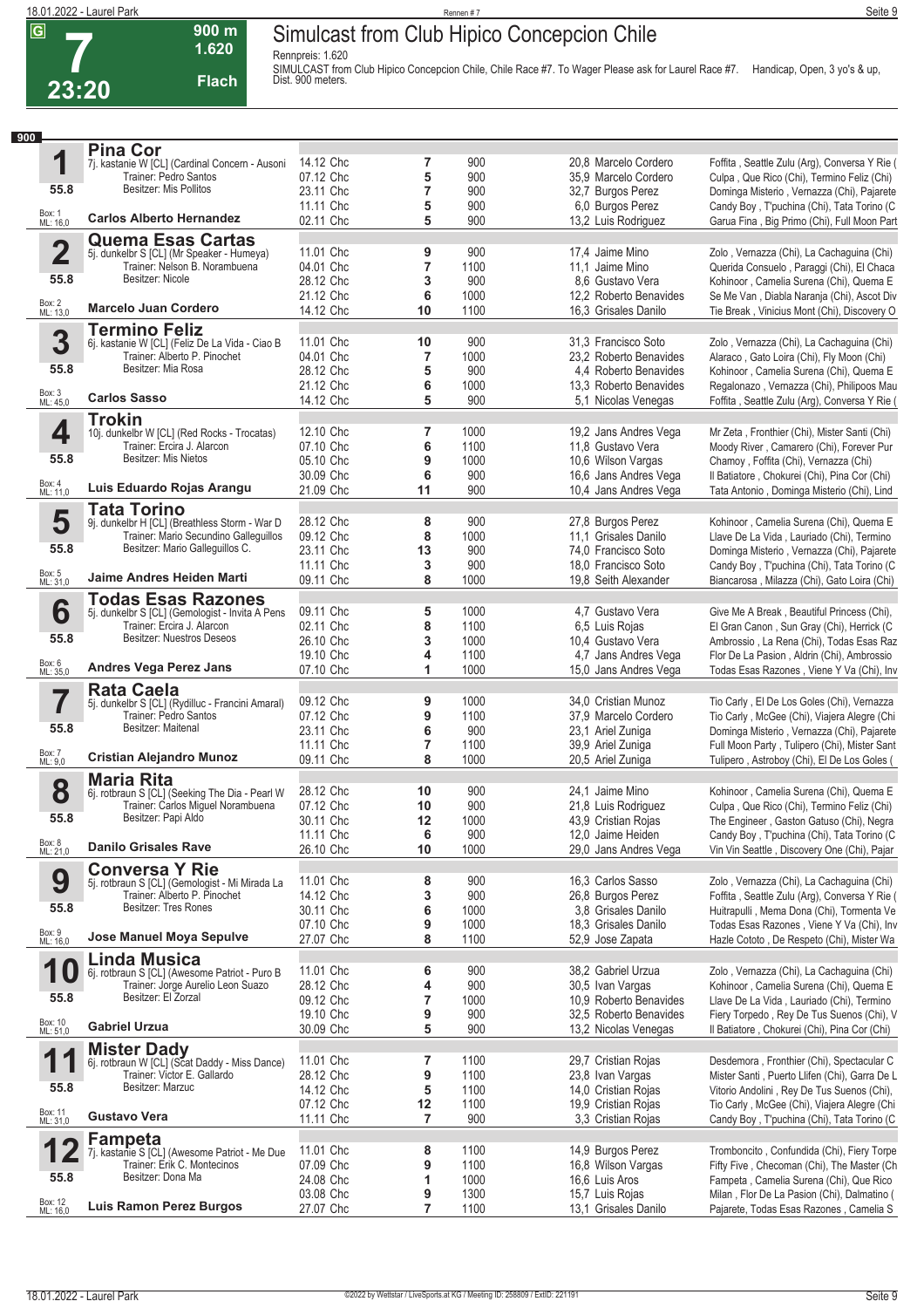

|                    | La Cachaguina                                |           |     |                      |                                               |
|--------------------|----------------------------------------------|-----------|-----|----------------------|-----------------------------------------------|
|                    | J. kastanie S [CL] (Viscount Nelson - Stormy | 11.01 Chc | 900 | 18.9 Ivan Carcamo    | Zolo, Vernazza (Chi), La Cachaguina (Chi)     |
|                    | Trainer: Julio Enrique Espinosa Nunez        | 14.12 Chc | 900 | 5.1 Gustavo Vera     | Foffita, Seattle Zulu (Arg), Conversa Y Rie ( |
| 55.8               | Besitzer: Corbata Vieja                      | 07.12 Chc | 900 | 7.4 Jans Andres Vega | Culpa, Que Rico (Chi), Termino Feliz (Chi)    |
|                    |                                              | 27.07 Chc | 900 | 3.2 Gustavo Vera     | Marchisano, Big Primo (Chi), Amen (Chi)       |
| Box: 13<br>ML: 7.0 | Ivan Carcamo                                 | 20.07 Chc | 900 | 8.9 Jose Zapata      | Chamoy, Cautivo De Pasion (Chi), Es Mac       |
| Ergebnis:          | Quoten:                                      |           |     |                      |                                               |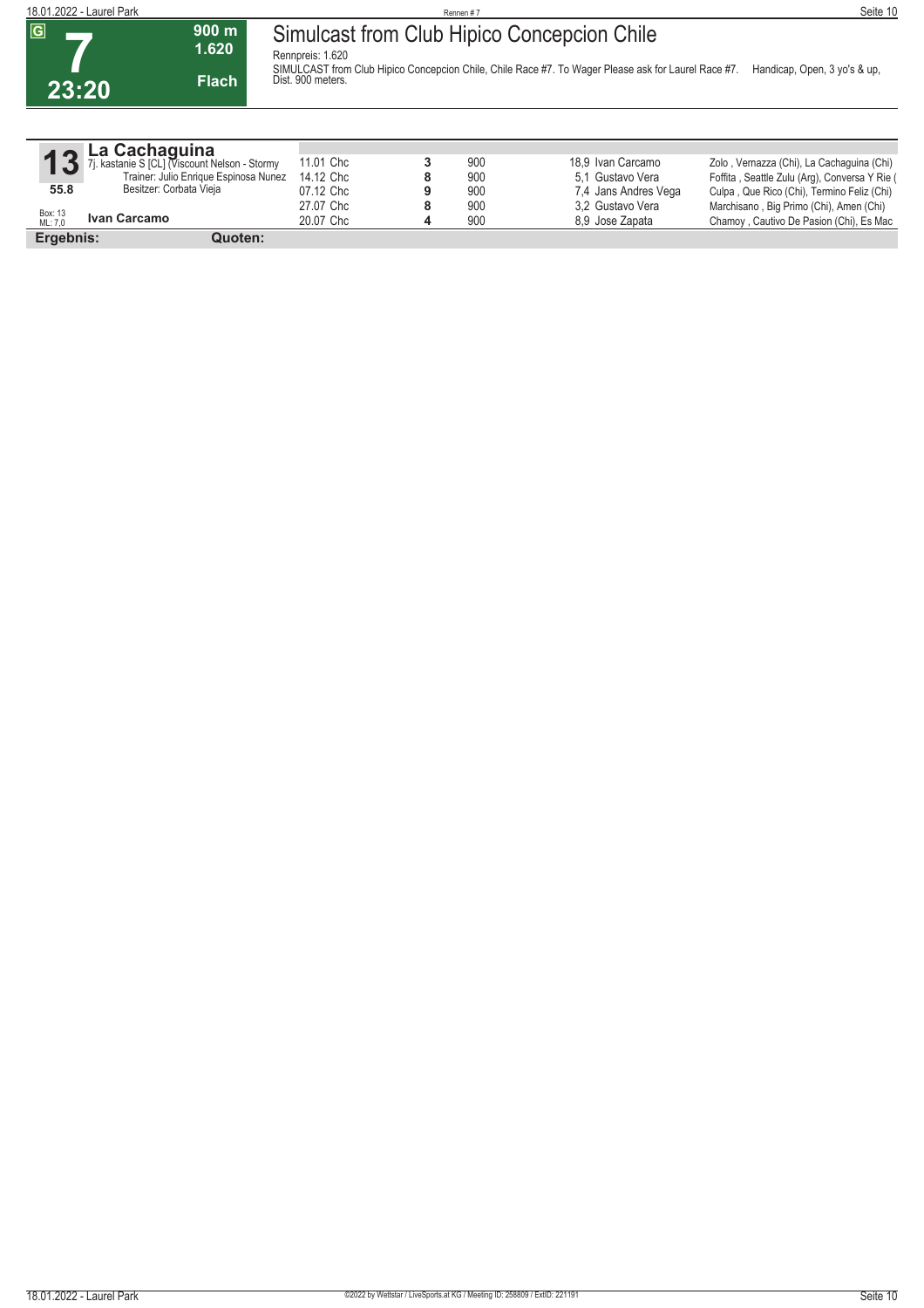**8**

## **Simulcast from Club Hipico Concepcion Chile**

**Rennpreis: 1.711**



**1100 m**

SIMULCAST from Club Hipico Concepcion Chile, Chile Race #8. To Wager Please ask for Laurel Race #8. Handicap, Open, 3 yo's & up,<br>Dist. 1100 meters.

| 1100                |                                                                         |           |                         |      |                        |                                                                                           |
|---------------------|-------------------------------------------------------------------------|-----------|-------------------------|------|------------------------|-------------------------------------------------------------------------------------------|
|                     | <b>Extreme Ways</b>                                                     |           |                         |      |                        |                                                                                           |
| 1                   | 6j. kastanie H [CL] (Scat Daddy - Lady Verse)                           | 11.01 Chc | 2                       | 1400 | 9,7 Jose Moya          | Agent Salt, Extreme Ways (Chi), Perotti (C                                                |
|                     | Trainer: Alberto P. Pinochet                                            | 04.01 Chc | 8                       | 1300 | 4.8 Gustavo Vera       | Puerto Llifen, Camarero (Chi), Ocho Por Cu                                                |
| 55.8                | Besitzer: Matoto Tomitomi                                               | 28.12 Chc | 5                       | 1100 | 3.6 Grisales Danilo    | Algo Puede Ocurrir, Perotti (Chi), Yamaroto                                               |
|                     |                                                                         | 21.12 Chc | 3                       | 1300 | 3.4 Grisales Danilo    | Explorer Man, Full Moon Party (Chi), Extre                                                |
| Box: 1<br>ML: 35,0  | <b>Danilo Grisales Rave</b>                                             | 14.12 Chc | $\overline{2}$          | 1100 | 2,3 Grisales Danilo    | Sorete, Extreme Ways (Chi), Ocho Por Cua                                                  |
|                     | <b>Fly Moon</b>                                                         |           |                         |      |                        |                                                                                           |
| $\overline{2}$      | 8j. rotbraun S [CL] (Passion For Gold - Patel M                         | 04.01 Chc | 3                       | 1000 | 24,6 Luis Rojas        | Alaraco, Gato Loira (Chi), Fly Moon (Chi)                                                 |
|                     | Trainer: Carlos Miguel Norambuena                                       | 28.12 Chc | 12                      | 1100 | 15,4 Cristian Rojas    | The Real Fafa, El De Los Goles (Chi), Vinic                                               |
| 55.8                | Besitzer: Manchas Negras                                                | 21.12 Chc | 5                       | 1000 | 7,8 Gustavo Vera       | Sigo Buscando, Shantall (Chi), The Real Fa                                                |
|                     |                                                                         | 30.11 Chc | 3                       | 1000 | 6,4 Luis Rodriguez     | Heroina Del Lugar, Shantall (Chi), Fly Moon                                               |
| Box: 2<br>ML: 9,0   | Luis Eduardo Rojas Arangu                                               | 09.11 Chc | 10                      | 1000 | 9,2 Jans Andres Vega   | Give Me A Break, Beautiful Princess (Chi),                                                |
|                     |                                                                         |           |                         |      |                        |                                                                                           |
|                     | <b>Prosecco Wine</b>                                                    |           |                         |      |                        |                                                                                           |
| 3                   | 6j. rotbraun W [CL] (Passion For Gold - La Fior                         | 26.10 Chc | 7                       | 1300 | 57,1 Francisco Soto    | Mister Atlas, Hoy Si Que Si (Chi), Prime Vic                                              |
|                     | Trainer: Armando Navarrete Bastias                                      | 19.10 Chc | 11                      | 1100 | 19,0 Gabriel Urzua     | A Su Orden Mi, Guerrera Surena (Chi), Ben                                                 |
| 55.8                | Besitzer: Edith Stuardo S.                                              | 24.08 Chc | 8                       | 1300 | 23,7 Cristian Cabrera  | Garra De Leon, Mister Dady (Chi), John Wi                                                 |
|                     |                                                                         | 19.08 Chc | 6                       | 1100 | 11,8 Burgos Perez      | Little Man, Fronthier (Chi), Gran Llae (Chi)                                              |
| Box: 3<br>ML: 31,0  | <b>Luis Ramon Perez Burgos</b>                                          | 10.08 Chc | 10                      | 1100 | 9.2 Grisales Danilo    | The Master, A Su Orden Mi (Chi), Centauru                                                 |
|                     | <b>Tormenta Veloz</b>                                                   |           |                         |      |                        |                                                                                           |
| 4                   | 5j. kastanie S [CL] (Verrazano - Stormy Mood)                           | 04.01 Chc | $\overline{7}$          | 1000 | 20,2 Cristian Rojas    | Felimon, Rey De Tus Suenos (Chi), Fiery T                                                 |
|                     | Trainer: Victor E. Gallardo                                             | 21.12 Chc | 10                      | 1000 | 20,6 Carlos Sasso      | Regalonazo, Vernazza (Chi), Philipoos Mau                                                 |
| 55.8                | Besitzer: Victor Gallardo Eissmann                                      | 07.12 Chc | 7                       | 900  | 13,6 Cristian Rojas    | Culpa, Que Rico (Chi), Termino Feliz (Chi)                                                |
|                     |                                                                         | 30.11 Chc | 3                       | 1000 | 9,8 Cristian Rojas     | Huitrapulli, Mema Dona (Chi), Tormenta Ve                                                 |
| Box: 4<br>ML: 21,0  | <b>Cristian Andres Rojas Espi</b>                                       | 23.11 Chc | 11                      | 900  | 23,0 Cristian Rojas    | Dominga Misterio, Vernazza (Chi), Pajarete                                                |
|                     |                                                                         |           |                         |      |                        |                                                                                           |
| 5                   | <b>Negra Guerrera</b><br>6j. dunkelbr S [CL] (Gstaad - Babilonia Guerre | 11.01 Chc | 5                       | 1100 | 7,9 Jose Moya          | Desdemora, Fronthier (Chi), Spectacular C                                                 |
|                     | Trainer: Carlos Marcelo Cordova Araya                                   | 28.12 Chc | $\overline{\mathbf{r}}$ | 1100 | 39,7 Jose Zapata       | Mister Santi, Puerto Llifen (Chi), Garra De L                                             |
| 55.8                | Besitzer: Carvatero                                                     | 14.12 Chc | 5                       | 1100 | 8.1 Marcelo Cordero    | Tie Break, Vinicius Mont (Chi), Discovery O                                               |
|                     |                                                                         | 30.11 Chc | 3                       | 1000 | 34.6 Francisco Soto    | The Engineer, Gaston Gatuso (Chi), Negra                                                  |
| Box: 5<br>ML: 13,0  | Jose Manuel Moya Sepulve                                                | 23.11 Chc | 4                       | 1100 | 72,6 Gabriel Urzua     | Herrick, Discovery One (Chi), The Real Faf                                                |
|                     |                                                                         |           |                         |      |                        |                                                                                           |
|                     | <b>Que Rico</b>                                                         |           |                         |      |                        |                                                                                           |
| 6                   | 7j. rotbraun W [CL] (Grand Daddy - Eclipse Cr<br>Trainer: Pedro Santos  | 11.01 Chc | 4                       | 900  | 8.0 Roberto Benavides  | Zolo, Vernazza (Chi), La Cachaguina (Chi)                                                 |
|                     | Besitzer: Pinino Chavez                                                 | 14.12 Chc | 9                       | 900  | 4.1 Grisales Danilo    | Foffita, Seattle Zulu (Arg), Conversa Y Rie (                                             |
| 55.8                |                                                                         | 09.12 Chc | 4                       | 1000 | 7,5 Jaime Heiden       | Tio Carly, El De Los Goles (Chi), Vernazza                                                |
| Box: 6<br>ML: 11,0  | <b>Gustavo Vera</b>                                                     | 07.12 Chc | 2                       | 900  | 4,0 Jaime Heiden       | Culpa, Que Rico (Chi), Termino Feliz (Chi)                                                |
|                     |                                                                         | 30.11 Chc | 5                       | 1000 | 16,3 Cristian Cabrera  | The Engineer, Gaston Gatuso (Chi), Negra                                                  |
|                     | <b>Fronthier</b>                                                        |           |                         |      |                        |                                                                                           |
| 7                   | 7j. dunkelbr H [CL] (Court Vision - Coy Soon)                           | 11.01 Chc | $\mathbf{2}$            | 1100 | 9.3 Jaime Mino         | Desdemora, Fronthier (Chi), Spectacular C                                                 |
|                     | Trainer: Reinaldo B. Bello                                              | 04.01 Chc | 10                      | 1000 | 30,3 Jose Zapata       | Alaraco, Gato Loira (Chi), Fly Moon (Chi)                                                 |
| 55.8                | Besitzer: Firulays                                                      | 28.12 Chc | 5                       | 1100 | 14,5 Nicolas Venegas   | Reyniero, Camarero (Chi), Alaraco (Chi)                                                   |
|                     |                                                                         | 21.12 Chc | 8                       | 1300 | 27,4 Cristian Rojas    | Explorer Man, Full Moon Party (Chi), Extre                                                |
| Box: 7<br>ML: 5,0   | Jaime Adolfo Mino Fica                                                  | 14.12 Chc | $\overline{7}$          | 1100 | 8.8 Grisales Danilo    | Vitorio Andolini, Rey De Tus Suenos (Chi),                                                |
|                     | <b>Don Dad</b>                                                          |           |                         |      |                        |                                                                                           |
| 8                   | 9j. dunkelbr H [CL] (Grand Daddy - Dona Elois                           | 28.12 Chc | 11                      | 1100 | 19,4 Burgos Perez      | Reyniero, Camarero (Chi), Alaraco (Chi)                                                   |
|                     | Trainer: Alberto P. Pinochet                                            | 26.10 Chc | 8                       | 1000 | 12,1 Cristian Cabrera  | Vin Vin Seattle, Discovery One (Chi), Pajar                                               |
| 55.8                | Besitzer: La Nina                                                       | 19.10 Chc | 5                       | 1100 | 4,4 Gustavo Vera       | Mi Guarda, Fronthier (Chi), Viento A Favor                                                |
|                     |                                                                         | 07.10 Chc | 4                       | 1100 | 3.1 Grisales Danilo    | Moody River, Camarero (Chi), Forever Pur                                                  |
| Box: 8<br>ML: 13,0  | <b>Marcelo Juan Cordero</b>                                             | 07.09 Chc | 6                       | 1100 | 5,6 Luis Rojas         | Lucky Kan, Pitbull Cruzado, Culpa (Chi)                                                   |
|                     | <b>Bad Man</b>                                                          |           |                         |      |                        |                                                                                           |
| 9                   | 7j. dunkelbr W [CL] (Bad Daddy - Maria Marib                            | 04.01 Chc | 9                       | 1300 | 59,3 Cristian Munoz    | Puerto Llifen, Camarero (Chi), Ocho Por Cu                                                |
|                     | Trainer: Carlos Marcelo Cordova Araya                                   | 14.12 Chc | 9                       | 1100 | 37,2 Gabriel Urzua     | Vitorio Andolini, Rey De Tus Suenos (Chi),                                                |
| 55.8                | Besitzer: Guerrero                                                      | 07.12 Chc | 6                       | 1100 | 43,2 Gabriel Urzua     | The Real Fafa, Gaston Gatuso (Chi), Grand                                                 |
|                     |                                                                         | 23.11 Chc |                         | 1100 | 117,4 Cristian Rojas   |                                                                                           |
| Box: 9<br>ML: 16,0  | Ivan Carcamo                                                            | 09.11 Chc | 14<br>8                 | 1300 | 18,6 Jose Moya         | Guerrera Surena, Lucky Kan (Chi), Villukur<br>Sun Gray, Puerto Llifen (Chi), Dassel (Chi) |
|                     |                                                                         |           |                         |      |                        |                                                                                           |
| 1                   | <b>Crimson Sky</b>                                                      | 04.01 Chc | 9                       | 1000 | 24,1 Francisco Soto    | Alaraco, Gato Loira (Chi), Fly Moon (Chi)                                                 |
|                     | 10j. rotbraun H [CL] (Dushyantor - Creacion Di                          |           |                         |      |                        |                                                                                           |
| 55.8                | Trainer: Ercira J. Álarcon<br>Besitzer: Castillo S. Hector              | 28.12 Chc | 6                       | 1100 | 34,3 Jans Andres Vega  | Reyniero, Camarero (Chi), Alaraco (Chi)                                                   |
|                     |                                                                         | 21.12 Chc | 9                       | 1000 | 8,6 Jans Andres Vega   | Regalonazo, Vernazza (Chi), Philipoos Mau                                                 |
| Box: 10<br>ML: 21,0 | <b>Andres Vega Perez Jans</b>                                           | 09.11 Chc | 6                       | 1000 | 30,9 Francisco Soto    | Biancarosa, Milazza (Chi), Gato Loira (Chi)                                               |
|                     |                                                                         | 02.11 Chc | $\overline{7}$          | 1100 | 29,6 Luis Rojas        | Tie Break, Guerrera Surena (Chi), El De Lo                                                |
|                     | <b>Entre Fuegos</b>                                                     |           |                         |      |                        |                                                                                           |
| 1                   | 7j. rotbraun H [CL] (Indy Dancer - Wodnymph)                            | 10.08 Chc | 11                      | 1100 | 16.7 Roberto Benavides | Chipotle, Maria Rita (Chi), Quick Trip (Chi)                                              |
|                     | Trainer: Erik C. Montecinos                                             | 25.02 Chc | 6                       | 1100 | 18.9 Roberto Benavides | Ambrossio, Buffon (Chi), Garua Fina (Chi)                                                 |
| 55.8                | Besitzer: Monin                                                         | 16.02 Chc | 9                       | 1100 | 103,6 Jose Zapata      | Mister Dady, Nemesia (Chi), Doble Vision (                                                |
|                     |                                                                         | 28.01 Chc | 13                      | 1100 | 19,9 Ivan Carcamo      | Ambrossio, Cabo Froward (Chi), Anti (Chi)                                                 |
| Box: 11<br>ML: 16,0 | <b>Carlos Alberto Hernandez</b>                                         | 12.01 Chc | $\overline{\mathbf{2}}$ | 1100 | 25,6 Roberto Benavides | Elephant, Entre Fuegos (Chi), McGee (Chi)                                                 |
|                     | <b>Camuti</b>                                                           |           |                         |      |                        |                                                                                           |
|                     | 7j. rotbraun S [CL] (Omayad - Margain Humor)                            | 09.11 Chc | 11                      | 1000 | 11,3 Ariel Zuniga      | Give Me A Break, Beautiful Princess (Chi),                                                |
|                     | Trainer: Pedro Santos                                                   | 26.10 Chc | 8                       | 1000 | 15,7 Ariel Zuniga      | Ambrossio, La Rena (Chi), Todas Esas Raz                                                  |
| 55.8                | Besitzer: Herpri                                                        | 10.09 Chs | 14                      | 1000 | 10,3 Jose Villablanca  | Chinita Linda, Luly Love (Chi), Senora Elba                                               |
|                     |                                                                         | 30.08 Chs | 7                       | 1000 | 19,0 David Sanchez     | Palito Chago, Albo Campeon (Chi), Gratefu                                                 |
| Box: 12<br>ML: 7,0  | <b>Gabriel Urzua</b>                                                    | 08.08 Chs | $\overline{2}$          | 1000 | 3,2 Victor Cifuentes   | La Rena, Camuti (Chi), Iluso Veloz (Chi)                                                  |
|                     |                                                                         |           |                         |      |                        |                                                                                           |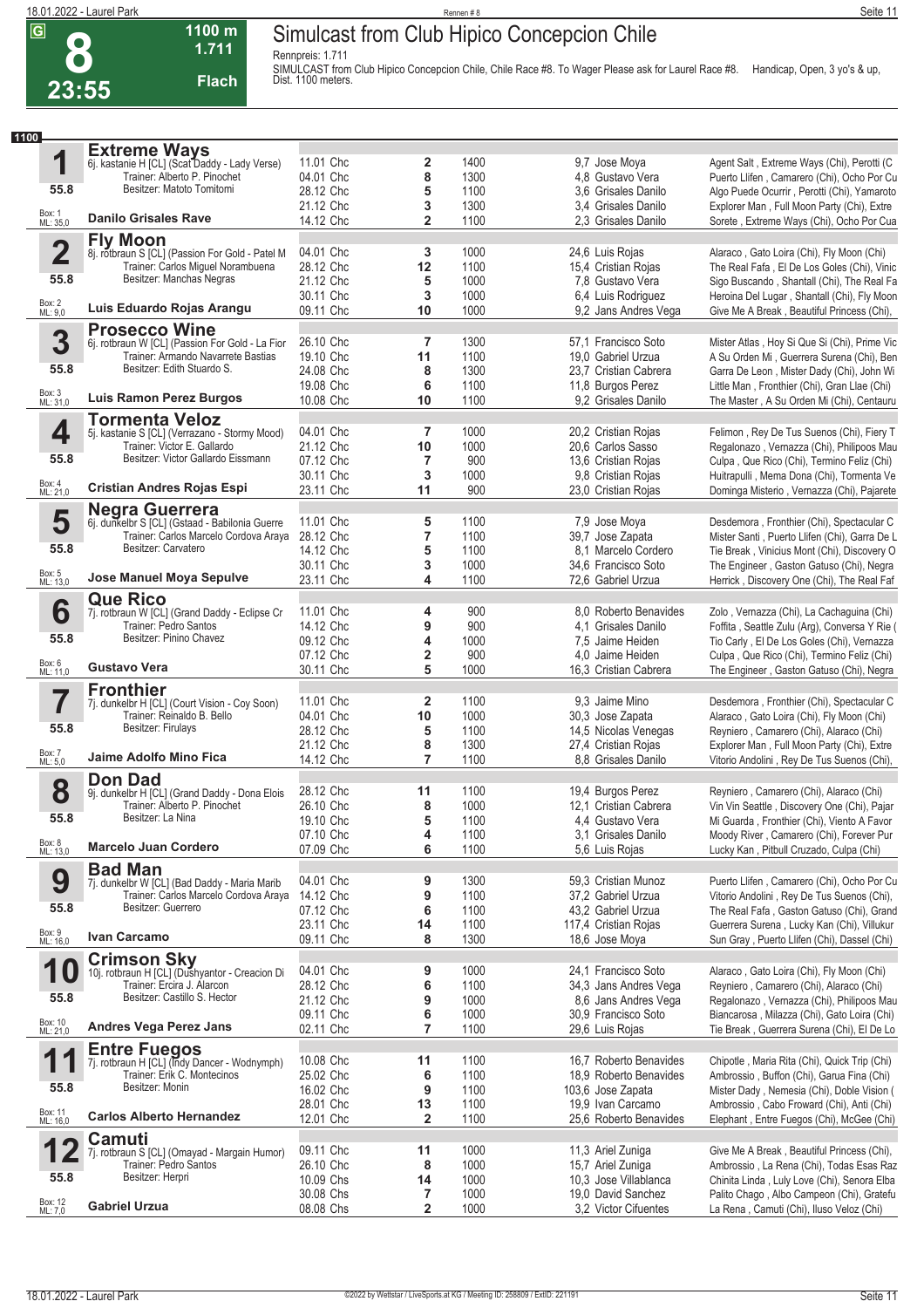**8 23:55** **1100 m 1.711 Flach**

**Rennpreis: 1.711** SIMULCAST from Club Hipico Concepcion Chile, Chile Race #8. To Wager Please ask for Laurel Race #8. Handicap, Open, 3 yo's & up,<br>Dist. 1100 meters.

|                     | Ciara                                           |           |    |      |                    |                                               |
|---------------------|-------------------------------------------------|-----------|----|------|--------------------|-----------------------------------------------|
| 13                  | 'j. kastanie S [CL] (Caesarion - Wild Fields Vi | 11.01 Chc |    | 1100 | 57,7 Burgos Perez  | Desdemora, Fronthier (Chi), Spectacular C     |
|                     | Trainer: Mario Secundino Gallequillos           | 28.12 Chc | 10 | 1100 | 26,3 Burgos Perez  | Mister Santi, Puerto Llifen (Chi), Garra De L |
| 55.8                | Besitzer: Javi Y Lucy                           | 21.12 Chc | 6  | 1000 | 5.6 Burgos Perez   | Es Perfectible, Degona (Chi), Il Mio Sogno (  |
|                     |                                                 | 09.12 Chc | 10 | 1000 | 11.2 Ivan Carcamo  | Tio Carly, El De Los Goles (Chi), Vernazza    |
| Box: 13<br>ML: 13,0 | Jaime Andres Heiden Marti                       | 07.12 Chc | 10 | 1100 | 9.7 Luis Rodriguez | Tio Carly, McGee (Chi), Viajera Alegre (Chi   |
| Ergebnis:           | Quoten:                                         |           |    |      |                    |                                               |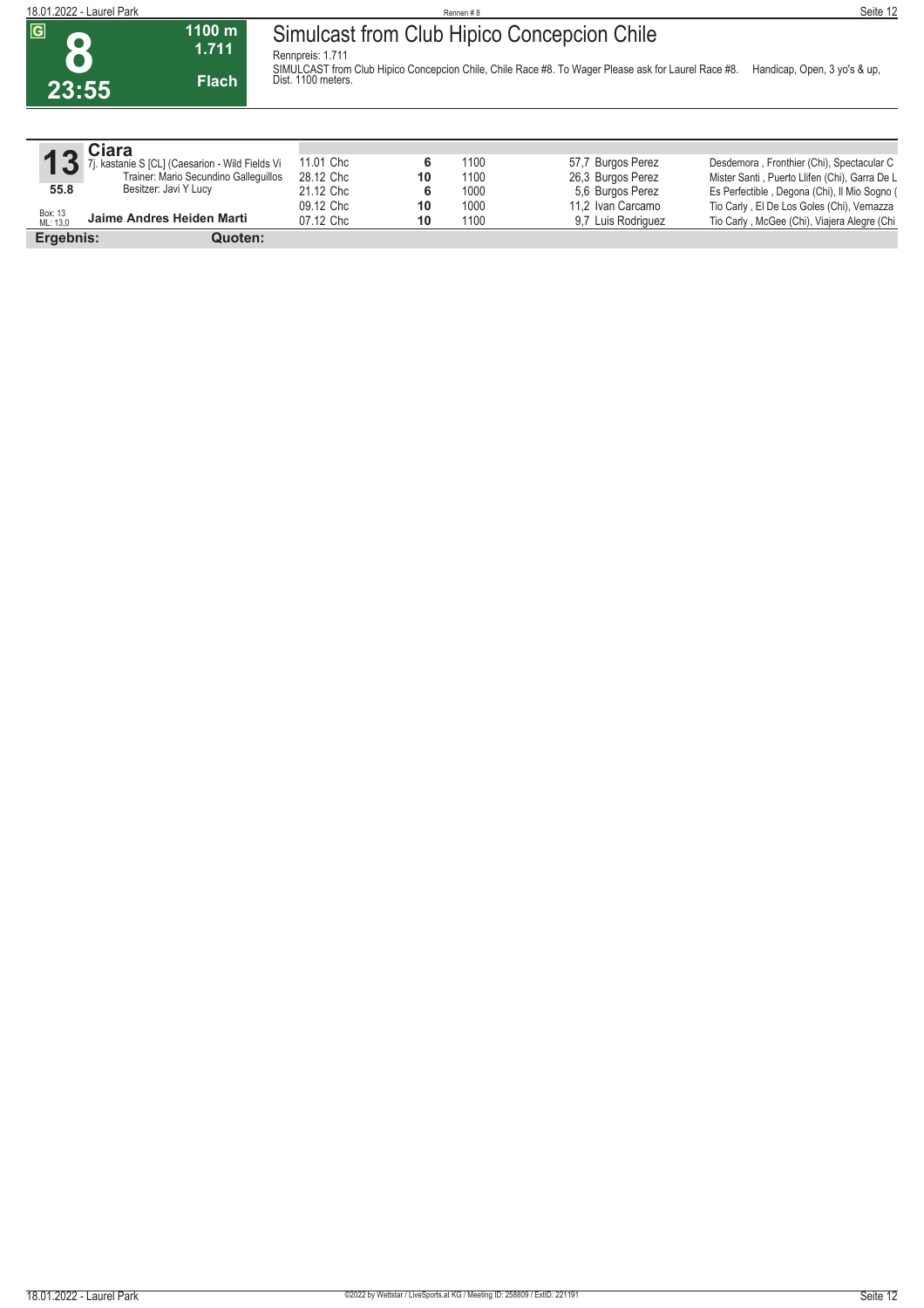**9**

#### **Simulcast from Club Hipico Concepcion Chile**

**Rennpreis: 1.891**



**1100 m**

SIMULCAST from Club Hipico Concepcion Chile, Chile Race #9. To Wager Please ask for Laurel Race #9. Handicap, Open, 3 yo's & up,<br>Dist. 1100 meters.

| 1100                      |                                                                           |           |         |      |                        |                                                                                         |
|---------------------------|---------------------------------------------------------------------------|-----------|---------|------|------------------------|-----------------------------------------------------------------------------------------|
|                           | <b>Agua Yil</b>                                                           |           |         |      |                        |                                                                                         |
| 1                         | 4j. dunkelbr S [CL] (Star Dabbler - Santacruce                            | 04.01 Chc | 7       | 1000 | 25.8 Roberto Benavides | Strong Cacique, Pepe Talento (Chi), Dandy                                               |
|                           | Trainer: Luis Soto Hurnen                                                 | 21.12 Chc | 7       | 1100 | 4.1 Roberto Benavides  | Mia Josefa, Enola Nistel (Chi), Queen Eliza                                             |
| 55.8                      | Besitzer: Carioca                                                         | 14.12 Chc | 5       | 1000 | 5.9 Roberto Benavides  | Gracia Bella, Enola Nistel (Chi), Carina Star                                           |
|                           |                                                                           |           |         |      |                        |                                                                                         |
| Box: 1<br>ML: 51,0        | <b>Carlos Alberto Hernandez</b>                                           |           |         |      |                        |                                                                                         |
|                           | <b>Camarero</b>                                                           |           |         |      |                        |                                                                                         |
| $\overline{\mathbf{2}}$   | 5j. dunkelbr H [CL] (Mr Speaker - Patel Moon)                             | 11.01 Chc | 2       | 1100 | 8.9 Marcelo Cordero    | Moody River, Camarero (Chi), Vinicius Mon                                               |
|                           | Trainer: Raul V. Venegas                                                  | 04.01 Chc | 2       | 1300 | 20,2 Jose Zapata       | Puerto Llifen, Camarero (Chi), Ocho Por Cu                                              |
| 55.8                      | Besitzer: Moroco                                                          | 28.12 Chc | 2       | 1100 | 24.4 Jose Zapata       | Reyniero, Camarero (Chi), Alaraco (Chi)                                                 |
|                           |                                                                           | 14.12 Chc | 9       | 1100 | 10,0 Francisco Soto    | Tie Break, Vinicius Mont (Chi), Discovery O                                             |
| Box: 2<br>ML: 7,0         | <b>Marcelo Juan Cordero</b>                                               | 07.12 Chc | 4       | 1100 | 8.7 Francisco Soto     | The Real Fafa, Gaston Gatuso (Chi), Grand                                               |
|                           |                                                                           |           |         |      |                        |                                                                                         |
| 3                         | <b>Grammy Girl</b><br>4j. kastanie S [CL] (Lookin At Lucky - Pretty Fa    | 11.01 Chc | 10      | 1100 | 11,0 Jaime Mino        | El Pintor, Alaraco (Chi), Cartera Vieja (Chi)                                           |
|                           | Trainer: Joan Hernandez Amaya                                             | 28.12 Chc | 5       | 1000 | 63,7 Ivan Vargas       | Lara Croft, Camino Fiel (Chi), On Monte (C                                              |
| 55.8                      | Besitzer: Los Chachis                                                     | 21.12 Chc | 10      | 1100 | 44,0 Cristian Cabrera  | Llave De La Vida, Tie Break (Chi), El Auda                                              |
|                           |                                                                           | 07.12 Chc | 8       | 1000 |                        |                                                                                         |
| Box: 3<br>ML: 11,0        | <b>Gustavo Vera</b>                                                       |           | 8       | 1000 | 35,4 Jaime Heiden      | Montalcino Royale, Prime Victory (Chi), El                                              |
|                           |                                                                           | 23.11 Chc |         |      | 87,4 Cristian Cabrera  | Back Stage, Oil Magnate (Chi), The Master                                               |
|                           | <b>Quick Trip</b>                                                         |           |         |      |                        |                                                                                         |
| 4                         | 10j. rotbraun W [CL] (Seeking The Dia - Quick                             | 11.01 Chc | 6       | 1100 | 26,2 Carlos Hernandez  | El Pintor, Alaraco (Chi), Cartera Vieja (Chi)                                           |
|                           | Trainer: Alberto P. Pinochet                                              | 28.12 Chc | 10      | 1000 | 13,8 Francisco Soto    | Lara Croft, Camino Fiel (Chi), On Monte (C                                              |
| 55.8                      | Besitzer: El Willy                                                        | 09.12 Chc | 1       | 1000 | 8.7 Jaime Heiden       | Quick Trip, Moody River (Chi), Reyniero (C                                              |
|                           |                                                                           | 30.11 Chc | 4       | 1000 | 10,1 Cristian Cabrera  | Heroina Del Lugar, Shantall (Chi), Fly Moon                                             |
| Box: 4<br>ML: 21,0        | <b>Danilo Grisales Rave</b>                                               | 26.10 Chc | 3       | 1000 | 5.3 Grisales Danilo    | Revolucionario, Dominga Misterio, Quick Tr                                              |
|                           | <b>Flor De Lujo</b>                                                       |           |         |      |                        |                                                                                         |
| 5                         | 4j. kastanie S [CL] (Aragorn - Flor Azul)                                 | 11.01 Chc | 6       | 1000 | 49,5 Guerrero Bracetti | Bello Forever, Gonul (Chi), If You Need Me                                              |
|                           | Trainer: Erik C. Montecinos                                               | 14.12 Chc | 10      | 1000 | 83.1 Francisco Soto    | Nain Eleven, Camino Fiel (Chi), Star Royal                                              |
| 55.8                      | Besitzer: Vigalu                                                          | 09.12 Chc | 10      | 1100 | 81,2 Cristian Rojas    | Relampago Rojo, Tirsoh (Chi), Dejala Tran                                               |
|                           |                                                                           | 23.11 Chc | 9       | 1000 | 27,7 Cristian Rojas    | Alfonso Hijo, Anti (Chi), Tulipero (Chi)                                                |
| Box: 5<br>ML: 51,0        | <b>Carlos Sasso</b>                                                       | 02.11 Chc | 7       | 1000 | 59,9 Wilson Vargas     | Maguazi, El Roque (Chi), Oil Magnate (Chi)                                              |
|                           |                                                                           |           |         |      |                        |                                                                                         |
| 6                         | <b>Puerto Llifen</b><br>6j. rotbraun H [CL] (Stevie Wonderboy - La Po     | 11.01 Chc | 6       | 1400 | 6,3 Nicolas Venegas    | Agent Salt, Extreme Ways (Chi), Perotti (C                                              |
|                           | Trainer: Reinaldo B. Bello                                                | 04.01 Chc | 1       | 1300 | 7,4 Jaime Mino         | Puerto Llifen, Camarero (Chi), Ocho Por Cu                                              |
| 55.8                      | Besitzer: Kako Lancer                                                     | 28.12 Chc | 2       | 1100 | 11,4 Nicolas Venegas   | Mister Santi, Puerto Llifen (Chi), Garra De L                                           |
|                           |                                                                           | 21.12 Chc | 5       | 1000 | 6.6 Gabriel Urzua      |                                                                                         |
| Box: 6<br>ML: 3,0         | Jaime Adolfo Mino Fica                                                    | 14.12 Chc | 4       | 1100 | 9,8 Nicolas Venegas    | Regalonazo, Vernazza (Chi), Philipoos Mau<br>Vitorio Andolini, Rey De Tus Suenos (Chi), |
|                           |                                                                           |           |         |      |                        |                                                                                         |
|                           | <b>Flash Streak</b>                                                       |           |         |      |                        |                                                                                         |
| 7                         | 4j. dunkelbr S [CL] (Grand Daddy - Flash Forc                             | 11.01 Chc | 7       | 1000 | 18,3 Cristian Munoz    | Bello Forever, Gonul (Chi), If You Need Me                                              |
|                           | Trainer: Ercira J. Alarcon                                                | 04.01 Chc | 8       | 1300 | 14,7 Grisales Danilo   | Little Richard, Box Three (Chi), Cuarto B (C                                            |
| 55.8                      | Besitzer: Alarcon J. Ercira                                               | 14.12 Chc | 9       | 1000 | 26,3 Jans Andres Vega  | Prime Victory, Braham Hills (Chi), El Roque                                             |
|                           | <b>Gabriel Urzua</b>                                                      | 09.12 Chc | 4       | 1100 | 15,4 Luis Rojas        | Little Richard, My Bjork (Chi), Tata Coco (C                                            |
| Box: 7<br>ML: 9,0         |                                                                           | 30.11 Chc | 9       | 1600 | 26,0 Grisales Danilo   | Cubito, Ocean California (Chi), Box Three (                                             |
|                           | <b>Montalcino Royale</b>                                                  |           |         |      |                        |                                                                                         |
| 8                         | 6j. dunkelbr H [CL] (Scat Royal - Amelitz)                                | 08.01 Hch | 10      | 1200 | 104,8 Oyanedel Soto    | Shoun, Donde Guapa, Mr Colon (Chi)                                                      |
|                           | Trainer: Evaristo Alarcon                                                 | 01.01 Hch | 11      | 1200 | 95.9 Carlos Hernandez  | Ronda India, Domingo Y Principe (Chi), Indi                                             |
| 57.2                      | Besitzer: El Magico Charly                                                | 25.12 Hch | 15      | 1200 | 63,4 Cristian Munoz    | Troy Lee, Baqueano (Chi), Don Burro (Chi)                                               |
|                           |                                                                           | 23.12 Hch | 14      | 1000 | 34,7 Cristian Munoz    | Miss Gala, Que Les Vaya Bien (Chi), Loco                                                |
| Box: 8<br>ML: 9,0         | Luis Eduardo Rojas Arangu                                                 | 14.12 Chc | 7       | 1000 | 7.6 Cristian Munoz     | Prime Victory, Braham Hills (Chi), El Roque                                             |
|                           | <b>Ambrossio</b>                                                          |           |         |      |                        |                                                                                         |
| 9                         | 6j. rotbraun W [CL] (Daddy Long Legs - Amboi                              | 04.01 Chc | 6       | 1100 | 46,2 Francisco Soto    | Matius, Banff Star (Chi), Soccer Player (Arg                                            |
|                           | Trainer: Ercira J. Alarcon                                                | 21.12 Chc | 10      | 1100 | 18,5 Jans Andres Vega  | Nain Eleven, Oil Magnate (Chi), Traveler Tr                                             |
| 57.2                      | Besitzer: Bernal T Rafael A                                               | 14.12 Chc | 1       | 1100 | 3.6 Jans Andres Vega   | Ambrossio, Tulipero (Chi), McGee (Chi)                                                  |
|                           |                                                                           | 07.12 Chc | 4       | 1100 | 2,2 Jose Ayala         | Punta Del Diablo, Ocho Por Cuatro (Chi), V                                              |
| Box: 9<br>ML: 11,0        | <b>Andres Vega Perez Jans</b>                                             | 23.11 Chc | 4       | 1100 | 2.7 Jose Ayala         | Gacela Preciosa, Explorer Man (Chi), Chec                                               |
|                           |                                                                           |           |         |      |                        |                                                                                         |
| 1                         | <b>Grande Pipe</b>                                                        | 04.01 Chc |         | 1100 | 90,9 Cristian Rojas    | Matius, Banff Star (Chi), Soccer Player (Arg                                            |
| $\boldsymbol{\mathrm{U}}$ | 5j. rotbraun H [CL] (Magnifi Cat - Pampa Luz)<br>Trainer: Raul O. Vasquez | 28.12 Chc | 9<br>13 | 1000 | 48,1 Cristian Rojas    | Lara Croft, Camino Fiel (Chi), On Monte (C                                              |
| 57.2                      | Besitzer: Manuel Urbina A.                                                |           |         |      |                        |                                                                                         |
|                           |                                                                           | 21.12 Chc | 14      | 1100 | 39,7 Cristian Rojas    | Nain Eleven, Oil Magnate (Chi), Traveler Tr                                             |
| Box: 10<br>ML: 51,0       | <b>Cristian Andres Rojas Espi</b>                                         | 09.12 Chc | 1       | 1100 | 6,3 Cristian Rojas     | Grande Pipe, Zampatrolli (Chi), El Chaca C                                              |
|                           |                                                                           | 07.12 Chc | 3       | 1100 | 22,2 Roberto Benavides | The Real Fafa, Gaston Gatuso (Chi), Grand                                               |
|                           | <b>Specialite</b>                                                         |           |         |      |                        |                                                                                         |
| 1                         | 5j. dunkelbr S [CL] (Bad Daddy - Last Party)                              | 11.01 Chc | 12      | 1000 | 68,4 Carlos Hernandez  | On Monte, Gatusso (Arg), Give Me A Break                                                |
|                           | Trainer: Nelson B. Norambuena                                             | 09.12 Chc | 8       | 1000 | 13,0 Cristian Munoz    | De Respeto, Prime Victory (Chi), Caro De                                                |
| 57.2                      | Besitzer: Nicole                                                          | 09.11 Chc | 4       | 1100 | 77,2 Ariel Zuniga      | Hoy Si Que Si, Nunca Esta (Chi), Es Alarm                                               |
|                           |                                                                           | 02.11 Chc | 12      | 1100 | 73,8 Roberto Benavides | El Gran Canon, Sun Gray (Chi), Herrick (C                                               |
| Box: 11<br>ML: 51,0       | Jaime Andres Heiden Marti                                                 | 26.10 Chc | 8       | 1000 | 38,9 Jans Andres Vega  | Engla, Es Alarmante (Chi), Zampatrolli (Chi                                             |
|                           | <b>Bulgakov</b>                                                           |           |         |      |                        |                                                                                         |
|                           | 5j. dunkelbr H [CL] (Verrazano - Belcunda)                                | 29.12 Chs | 14      | 1000 | 17,3 Ivan Vargas       | Cabo Suelto, Pumba (Chi), Pasapalabra (C                                                |
|                           | Trainer: Evaristo Alarcon                                                 | 05.11 Chs | 16      | 1000 | 36.1 Carlos Hernandez  | Es Tremenda, Laurel Uruguayo (Chi), Azull                                               |
| 57.2                      | Besitzer: A Lo Caballero                                                  | 29.10 Chs | 15      | 1000 | 7,9 Diego Miranda      | Can Valles, Apolo De Belvedere, Tarde En                                                |
|                           |                                                                           | 22.10 Chs | 7       | 1000 | 4,3 Diego Miranda      | Long Shot, Don Storm (Chi), Silbadora (Chi                                              |
| Box: 12<br>ML: 16,0       | <b>Cristian Alejandro Munoz</b>                                           | 15.10 Chs | 10      | 1000 | 5,0 Victor Ramirez     | Domingo Isleno, Roommate (Chi), I'm Dry (                                               |
|                           |                                                                           |           |         |      |                        |                                                                                         |